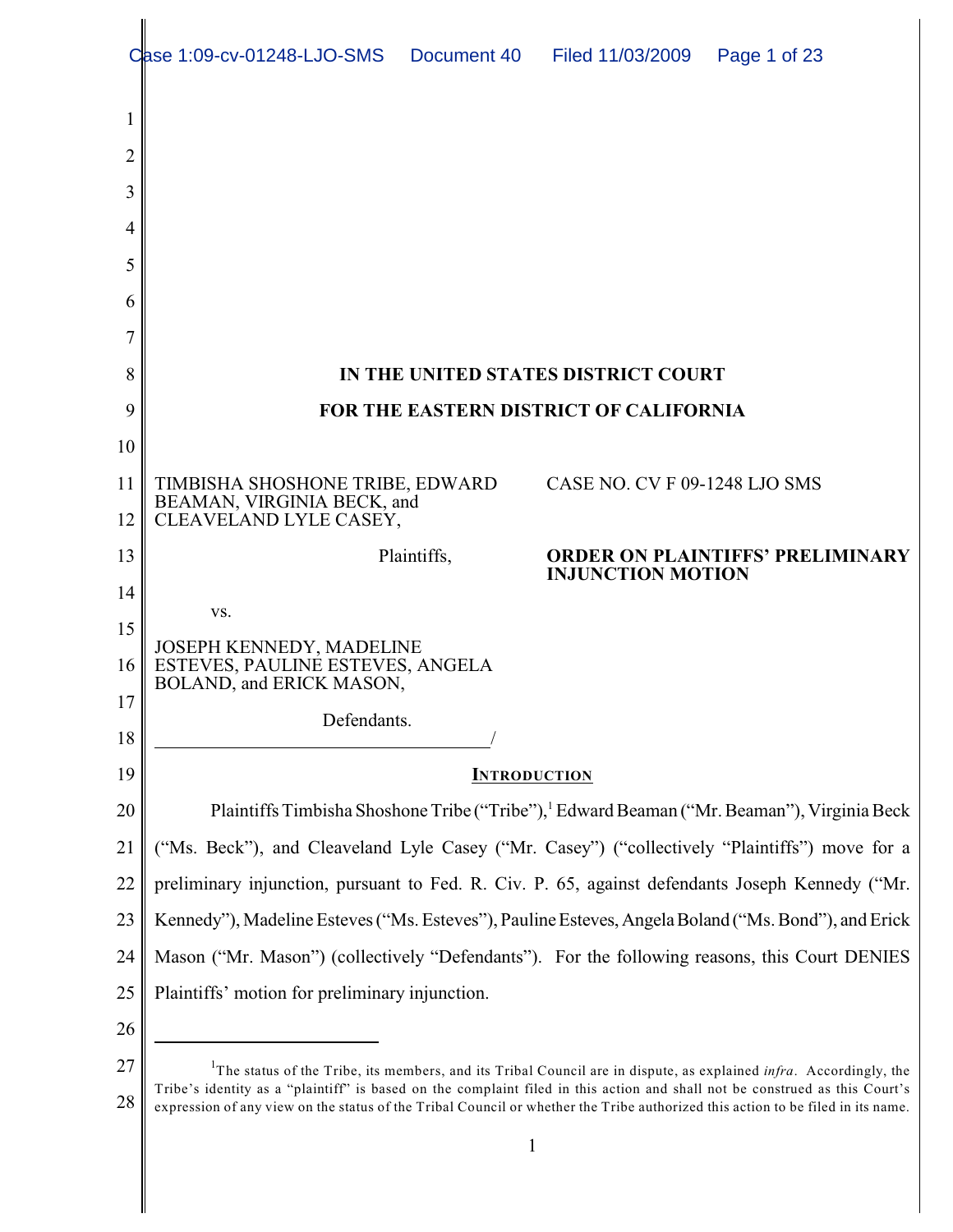#### **BACKGROUND**

2 3 4 5 6 7 8 9 10 11 12 13 14 15 16 17 18 19 20 21 22 From 2006 through the present, Plaintiffs, Defendants, and others not party to this action have contested the governance of the Tribe fiercely. Governance of the Tribe has split, and two factions have emerged–one faction based out of Bishop, California ("Bishop faction") and one faction based out of Death Valley, California ("Death Valley faction"). Plaintiffs are associated with the Bishop faction, Defendants are associated with the Death Valley faction. In an attempt to gain leadership and control over the tribe, funded by dueling Casino prospecting businesses, and separated by geography, the Bishop and Death Valley factions have held separate elections and run parallel and competing tribal governments since 2006. All disputed elections have been appealed to the United States Department of the Interior, Bureau of Indian Affairs ("BIA"). Currently, those appeals are consolidated and remain unresolved. Each faction claiming to be authorized representatives of the Tribe, bank accounts are opened in the Tribe's name only to be closed or frozen once the bank becomes aware of the governance dispute. Adding to the confusion, the Death Valley faction, after re-examining enrollment records, disenrolled over 70 people from the Tribe, including Plaintiffs and a large number of the Bishop faction. These actions have caused harm to the parties, the Tribe, non-party Tribe members, former Tribe members, government agencies and their agents, and businesses in the area surrounding tribal lands. Below, the Court presents a brief synopsis of this dispute. **Conflicting Tribal Elections and BIA Decisions** The last undisputed Tribal Council election occurred in November 2006. The results of that election resulted in the following "2006 Council": defendant Mr. Kennedy was elected as Chairperson, plaintiff Mr. Beaman elected as Vice-Chairperson, defendant Ms. Casey elected as Secretary/Treasurer, and plaintiffs Mr. Casey and Ms. Beck elected as Executive Council members. Under the laws of the

23 Tribe, the Tribal Council constitutes the government leadership of the Tribe.

# **Factions Split**

25 26 The current dispute<sup>2</sup> began at an August 25, 2007 Tribal Council meeting. Prior to the meeting, two members of the Tribe's General Council, including Wallace Eddy, Sr. ("Mr. Eddy"), lodged charges

27

24

1

28  $\parallel$  <sup>2</sup>A prior dispute in tribal leadership between 2002-2004 was resolved through arbitration. Kennedy Declaration, [3.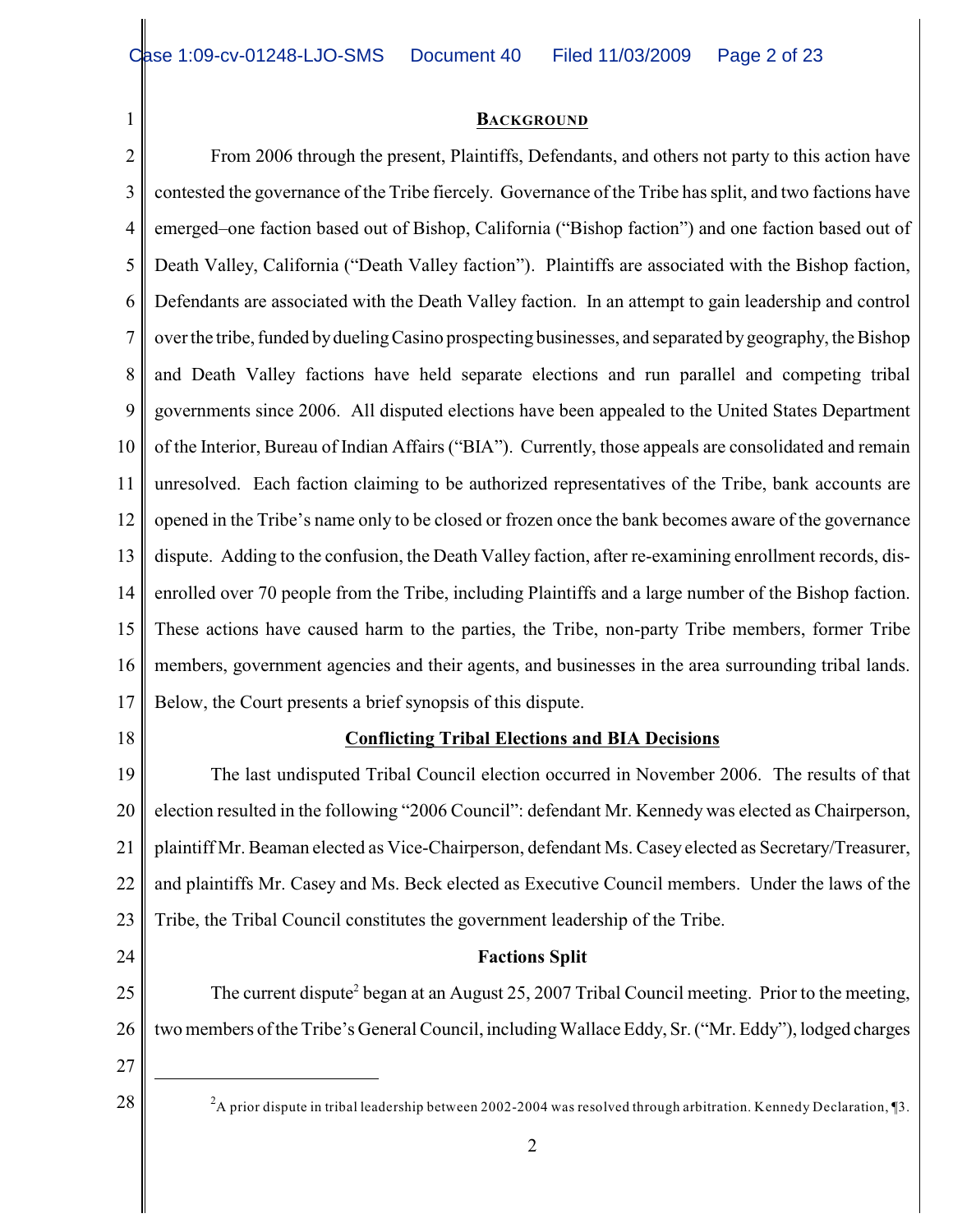1 2 3 4 5 6 7 8 9 10 11 against Ms. Beck and Mr. Beaman, and called for their removal from the Tribal Council. At the August 2007 meeting, Mr. Eddy presented the charges, but offered no evidence in support of the allegations. A disagreement ensued over whether Ms. Beck and Mr. Beaman would be allowed to vote on the removal charges. The disagreement ended when Ms. Beck and Mr. Beaman walked out of the meeting. Mr. Casey also left the meeting. Mr. Kennedy declared that leaving the meeting constituted guilt of the charges made, pursuant to Tribal custom. A member of the General Council moved to remove Ms. Beck and Mr. Beaman from the Tribal Council. No vote was taken on this motion. Mr. Kennedy "replaced" Ms. Beck with another member with Margaret Armitage ("Ms. Armitage") to continue the meeting, without following the procedures as outlined in the Tribe's Constitution. As a result of the charges and break-down at the meeting, the two competing factions formed–the Bishop faction led by Ms. Beck and Mr. Beaman, and the Death Valley faction led by Mr. Kennedy.

12

#### **Bishop faction Special Tribal Council Meeting**

13 14 15 16 17 18 19 Mr. Beaman, Ms. Beck, and Mr. Casey, as the "governing majority" of the 2006 Council, called a special Tribal Council meeting on September 22, 2007. At that meeting, the three voted to: (1) declare the removal of Ms. Beck and Mr. Beaman void; (2) affirm that the Tribal Council consisted of the 2006 Council members; (3) declare any efforts by Mr. Kennedy and Ms. Esteves to hold an election for Ms. Beck's and Mr. Beaman's offices null and void; and (4) amend a Tribal election ordinance and appoint an election board in anctipation of the 2007 Tribal Council elections. Tribal Council elections are held each November.

20

#### **Competing 2007 Elections**

21 22 23 24 25 26 Mr. Kennedy called a meeting of the General Council on November 13, 2007 to conduct an election for four positions of the Tribal Council, to replace Mr. Beaman, Ms. Beck, Mr. Casey, and Ms. Esteves. As a result of that election, the following "2007 Death Valley Tribal Council" was named: Mr. Kennedy as Chairperson; Margaret Armitage as Vice-Chairperson; Madeline Esteves as Secretary-Treasurer; Margaret Cortez and Pauline Esteves as Executive Council members. Plaintiffs contend that election was in violation of the Tribal Constitution.

27 28 On the same day, Mr. Beaman, Ms. Beck, and Mr. Casey held a separate Tribal Council election. That election resulted in following "2007 Bishop Tribal Council": Doug Gholson ("Mr. Gholson") as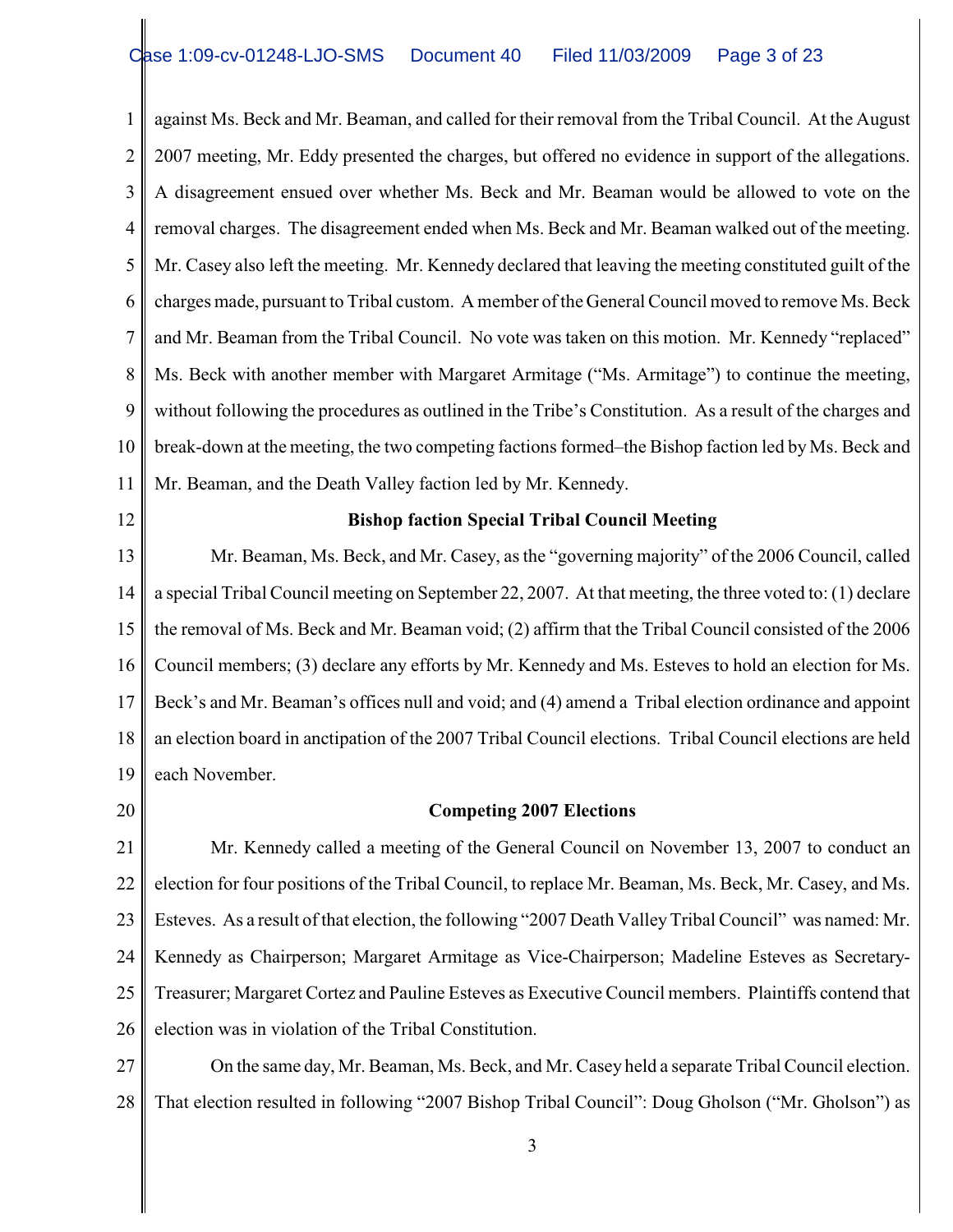1 2 3 4 Chairperson; Mr. Beaman as Vice-Chairperson, Ms. Casey as Secretary/Treasurer Mr. Casey and Ms. Beck as Executive Council members. At this election, the election board appointed at the Bishop faction special meeting declared the results of the 2007 Death Valley Council election to be null and void. Defendants dispute the results of this election.

5

#### **Appeal of 2007 Elections**

6 7 8 9 10 11 12 Both the 2007 Death Valley Council and the 2007 Bishop Council sought recognition of their elections from the BIA. On December 14, 2007, Troy Burdick ("Sup. Burdick"), the Superintendent of the Central California Agency of the BIA concluded that both of the November 2007 elections were invalid, as they were conducted in violation of tribal law. RJN, Ex. 1. In addition, Sup. Burdick concluded that Mr. Kennedy's removal of Ms. Beck and Mr. Beaman at the August 2007 was inconsistent with tribal law. *Id*. Accordingly, Sup. Burdick continued to recognize the 2006 Council for government-to-government purposes. *Id*. Mr. Kennedy appealed that decision.

13

## **Death Valley January 2008 Special Meeting and Subsequent BIA Action**

14 15 16 17 18 19 20 21 Mr. Kennedy organized and conducted a special General Council meeting on January 20, 2008. At that meeting, the body voted to ratify: (1) the results of the 2007 Death Valley Tribal Council election; (2) the results of the removals of Ms. Beck and Mr. Beaman at the August 2007 meeting; and (3) a legal interpretation that pursuant to tribal custom, Ms. Beck and Mr. Beaman's departure from the August 2007 meeting constituted admissions of the charges and resignations from the Tribal Council. With the appeal of the December 14, 2007 decision pending, Sup. Burdick rescinded his December 14, 2007 decision and recognized the results of the Death Valley January 20, 2008 special meeting. Plaintiffs appealed that decision.

22

#### **Removal of Kennedy, Special Election, and BIA Action**

23 24 25 26 27 28 While the BIA appeals were pending, a petition signed by ten tribal members authorized a September 20, 2008 General Council meeting. The September 20, 2008 meeting was held in Las Vegas. Allegedly, Tribe members, their family and friends were treated to an all-expense paid vacation to Las Vegas for the meeting and were paid for each vote sponsored by a casino developer. It is further alleged that although General Council membership is restricted to Tribe members who are 16 years of age and older, children younger than 2 years old were paid for their vote in this election.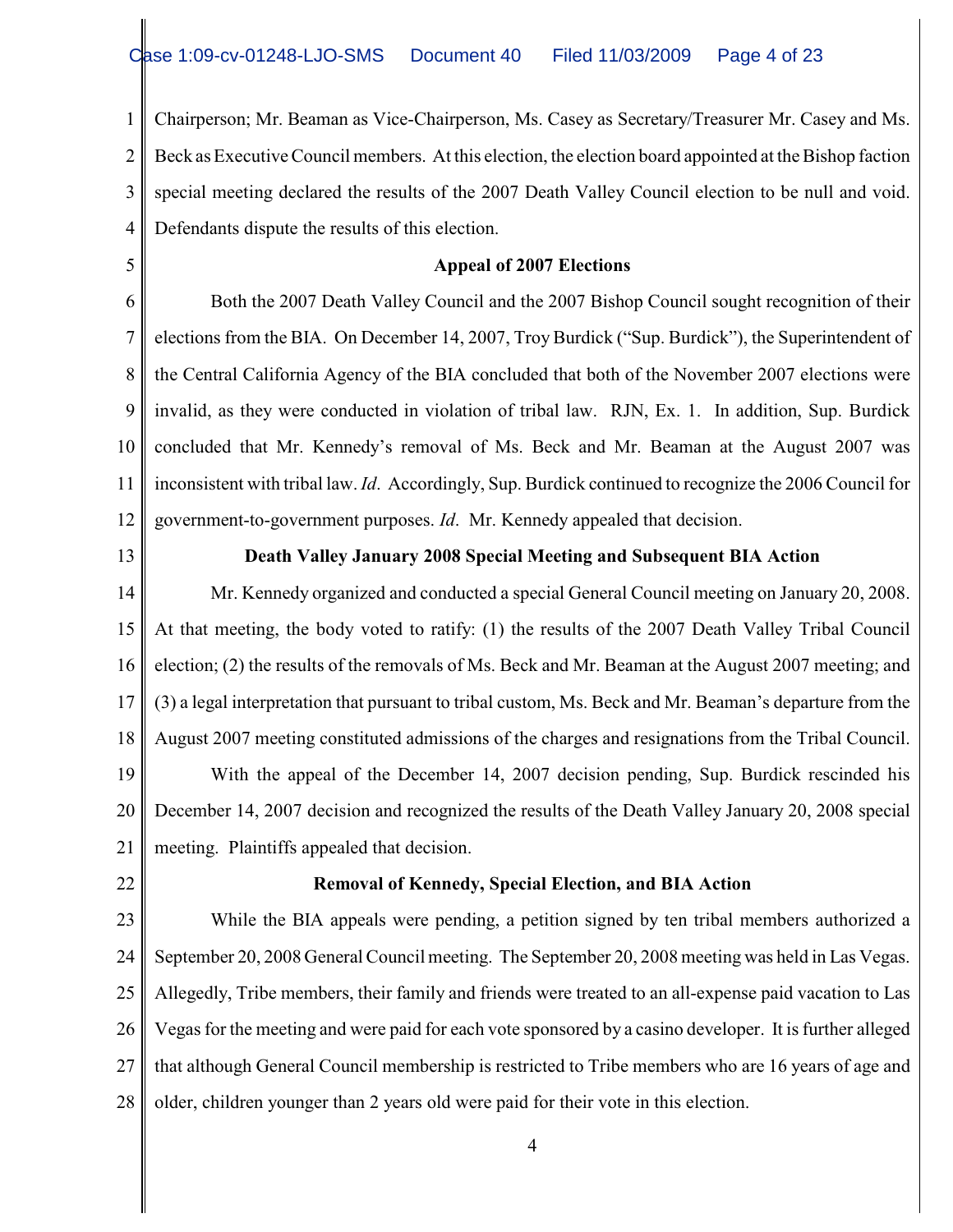1 2 3 4 5 6 7 At that meeting, the General Council voted to remove Mr. Kennedy from his position as Chairperson. Also at that meeting, the General Council accepted the resignation of Margaret Armitage from the Tribal Council and voted to elect the following as the "2008 Gholson Tribal Council": Mr. Gholson as Chairperson; Mr. Eddy as Vice-Chairperson; Ms. Esteves as Secretary-Treasurer, and Margaret Cortez and Pauline Esteves as Executive Council members. A month later, on October 17, 2008, Sup. Burdick issued a letter recognizing the 2008 Gholson Tribal Council for government-togovernment purposes. RJN, Ex. 5.

8

### **Further BIA Decisions and District Court Actions**

9 10 11 12 13 14 15 16 In the space of a month, Sup. Burdick issued three BIA decisions, each recognizing a different Tribal Council. Sup. Burdick's October 20, 2008 letter confirmed his prior decision to recognize the 2008 Gholson Tribal Council. RJN, Ex. 6. The next day, on October 21, 2008, Sup. Burdick issued a letter to clarify that prior decisions were not final or effective because of the pending appeals and, therefore, Sup. Burdick recognized the 2007 Death Valley Tribal Council for government-to-government purposes. One month later, on November 21, 2008, Sup. Burdick issued a letter that re-clarified that since all pending appeals were not yet final, he recognized the 2006 Council as the tribal council for government-to-government purposes. Mr. Kennedy appealed each of those letters.

17 18 19 20 21 22 23 24 25 26 Less than two weeks later, in a December 4, 2008 letter, the BIA again reversed course to recognize the 2008 Gholson Tribal Council, stating that "exigent circumstances" required reinstatement of Sup. Burdick's October 17, 2008 decision. RJN, Ex. 9. In response to the December 4, 2008 decision, Mr. Kennedy and Ms. Esteves initiated an action against the BIA and various officials in the United States District Court, Eastern District of California, Sacramento Division, styled *Timbisha Shoshone Tribe v. Kempthorne* ("*Kempthorne* action"), Case No. 2:08-CV-0360 MCE DAD. RJN, Ex. 24-25 (filed December 17, 2008). In the *Kempthorne* action, Mr. Kennedy and Ms. Esteves sought injunctive and declaratory relief to overturn the December 4, 2008 BIA decision. On December 22, 2008, BIA Regional Director Morris issued a letter to rescind the December 4, 2008 decision. Thereafter, Mr. Kennedy and Ms. Esteves requested dismissal of the *Kempthorne* action.

27 28 On February 17, 2009, Regional Director Morris issued a letter decision to reverse Sup. Burdick's February 29, 2008 decision. Regional Director Morris found, among other things, that the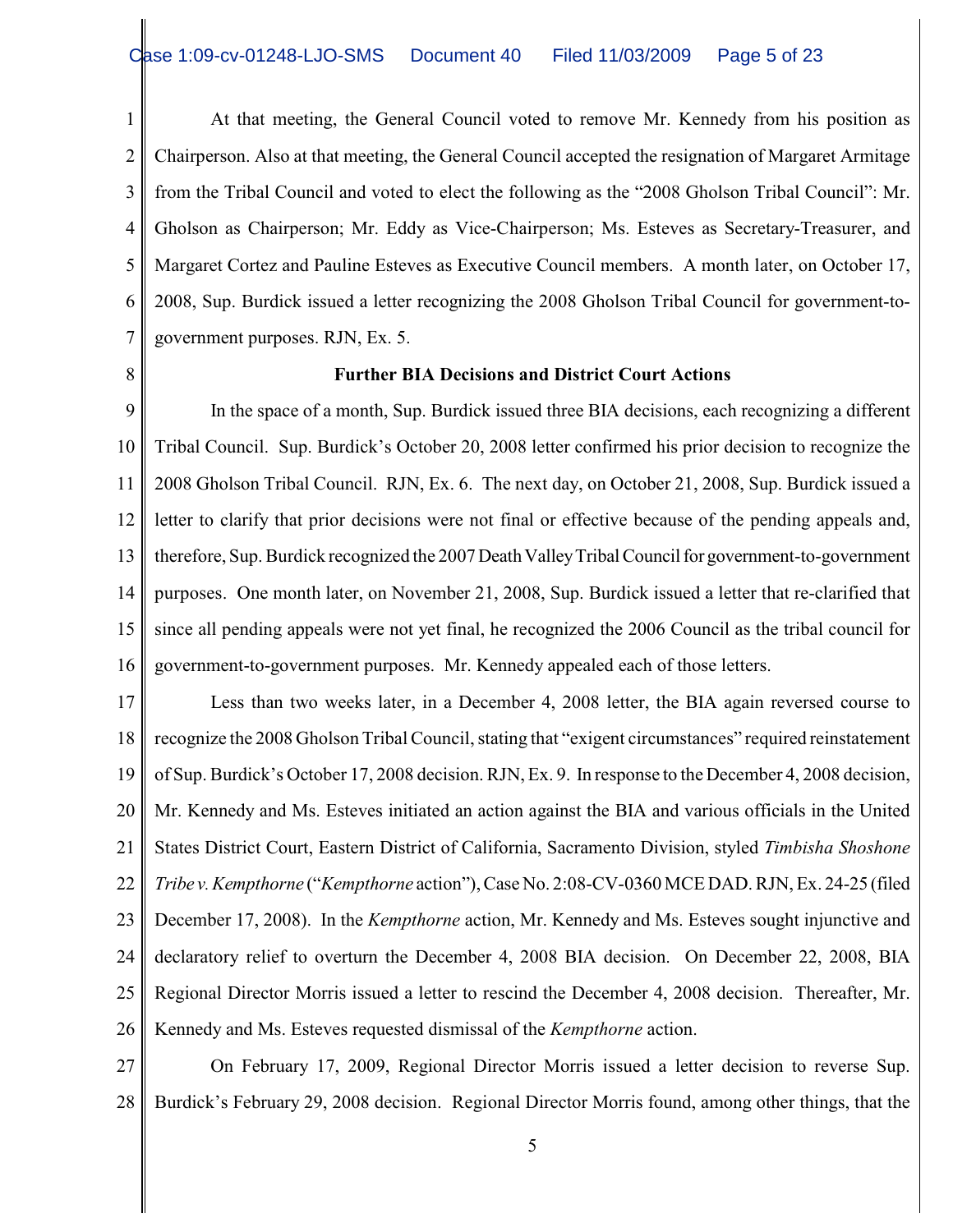1 2 3 4 5 actions at the August 2007 meeting to remove Ms. Beck and Mr. Beaman violated tribal law. Unable to establish that any subsequent tribal councils were formed properly, the February 17, 2009 decision concluded that it would recognize the last undisputed tribal council for government-to-government purposes; namely, the 2006 Council. Defendants appealed that decision to the Interior Board of Indian Appeals ("IBIA"). RJN, Ex. 12-14.<sup>3</sup>

6

7 8 9 On March 24, 2009, Regional Director Morris issued a second letter decision to reverse Sup. Burdick's October 17, 2008 decision and concluded that the removal of Mr. Kennedy was improper. Without a properly constituted Tribal Council, Regional Director Morris again concluded that the BIA would recognize the 2006 Council. Mr. Gholson, Mr. Eddy, and Ms. Cortez appealed that decision.

10 11 12 On June 22, 2009, Larry Echohawk, Assistant Secretary-Indian Affairs, issued a letter to consolidate the appeals from Regional Director Morris' February and March 2009 decision. The consolidated appeals are pending. RJN, Ex. 18, 19.

13

# **Removal of Tribe Property from Death Valley Office**

14 15 16 17 18 19 According to the declarations of Tameka Vazquez and Roberta Hunter, among others, Mr. Gholson removed Tribe property from the Death Valley office on two occasions. On October 20, 2008, Mr. Gholson removed computers containing the Tribe's fiscal files and records, computer equipment and furniture. On December 12, 2008, Mr. Gholson removed the Tribe's finance computers, paper and electronic files, and computer software. Mr. Gholson moved the computers and files from the Death Valley office to an office he established in Bishop, California.

20

# **November 2008 Election Disenrollment of Plaintiffs and other Bishop members**

21 22 23 24 25 Prior to the November 2008 election, the Death Valley faction Tribal Election Committee asked the Death Valleyfaction Enrollment Committee to conduct a full review of tribal membership "to ensure that voting be limited to those eligible for membership under the Constitutional criteria." Goad Decl. 17. According to Grace Goad, a member of the Enrollment Committee, this review "is supposed to be done at every election, and is normal practice." *Id*. In conducting a genealogy review, the Enrollment

<sup>27</sup> 28 <sup>3</sup>A second action was initiated in the United States District Court for the Eastern District of California, Sacramento Division. In this action, plaintiffs sought to compel the BIA to issue a decision on the pending appeals. Because the BIA indicated that it would issue its decision, that case was dismissed as moot.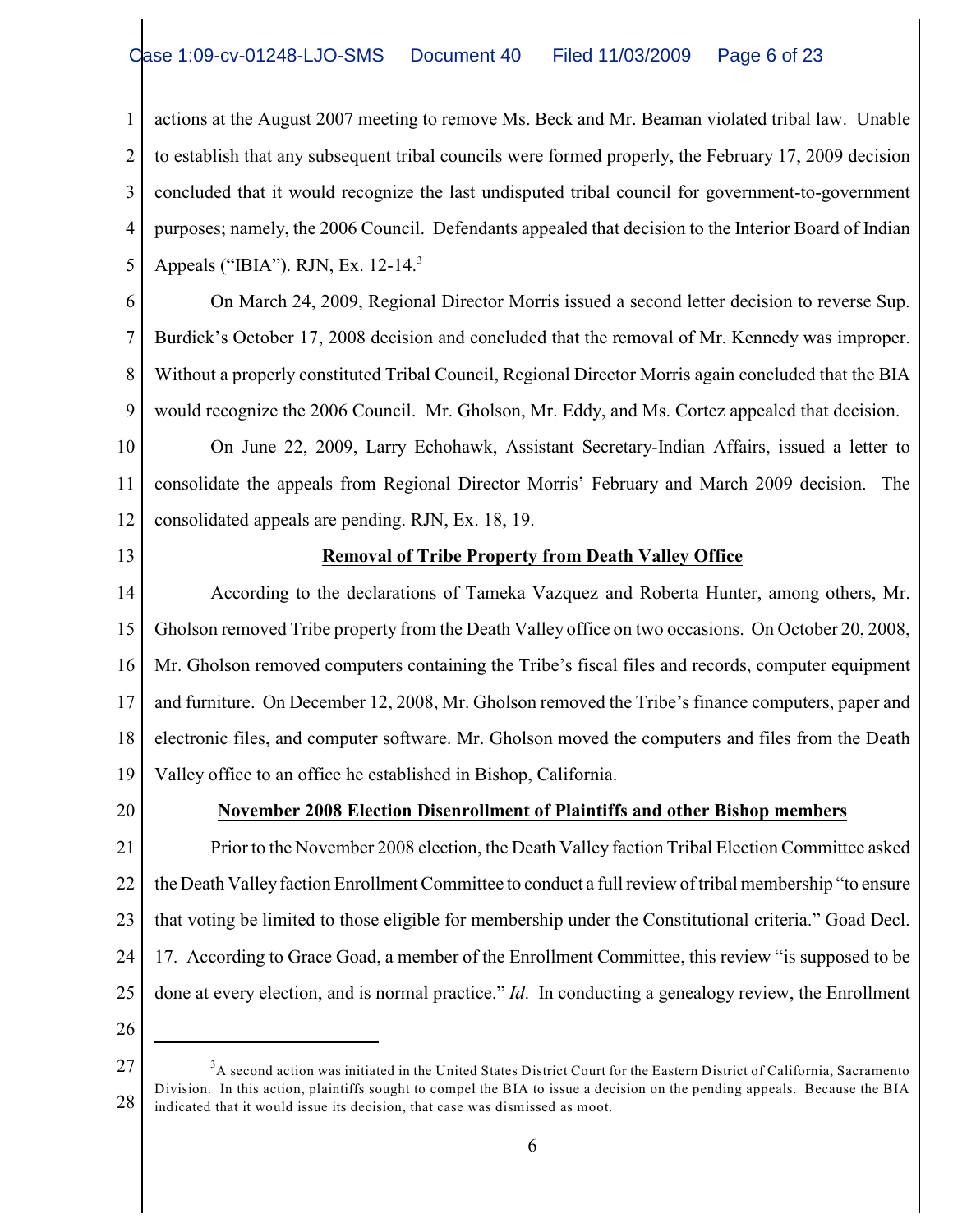Committee determined that certain individuals were enrolled in the Tribe erroneously.

2 3 4 5 6 7 The Death Valley Enrollment Committee reported on September 22, 2008 that Mr. Gholson and Mr. Casey were ineligible to run for office because they did not meet the Constitutional requirements for Tribe membership. That is, the Death Valley Enrollment Committee determined that Mr. Gholson, Mr. Casey, and Ms. Beck, among others, were "improperly enrolled individuals" who do not qualify for membership in the Tribe. In all, the Enrollment Committee found that 74 individuals had been improperly enrolled in the Tribe, and consequently ineligible to vote in the November 2008 election.

8 9 10 11 The results of the Death Valley November 2008 election yielded a "2008 Death Valley Tribal Council," made up of the following members: Mr. Kennedy as Chairperson; Pauline Esteves as Vice-Chairperson; Ms. Esteves as Secretary-Treasurer, and Angela Boland and Erick Mason as Executive Committee members.

12 13 14 15 16 After notices were sent, the 2008 Death Valley Tribal Council accepted the recommendation of its Enrollment Committee and determined that 73 members should be removed from the Tribal roll. Thereafter, on December 27, 2008, the 2008 Death Valley Tribal Council disenrolled Mr. Gholson, Mr. Beaman, Mr. Casey, and Ms. Beck, among others, from the Tribe. Mr. Gholson, Mr. Bean, Mr. Casey, and Ms. Beck do not recognize this disenrollment, which they call "fraudulent" and "illegal."

17

1

#### **Frozen/Closed Bank Accounts**

18 19 20 21 22 23 24 25 26 27 28 At least seven bank accounts have been opened then subsequently frozen or closed because of the dispute between the Death Valley and Bishop factions. These accounts were opened to deposit funding from various sources, including: (1) contracts with the BIA entered into pursuant to the Indian Self-Determination and Educational Assistance Act ("638 funding"); (2) income from the RSTF which is a fund established by the State of California pursuant to the terms of Tribal-State Compacts entered into by the State with various gaming tribes in California; (3) 638 funding for Tribal welfare programs; (4) 638 funding for Tribal educational programs; and (5) 638 funding for Tribal housing programs. The factional war fought at numerous banks has caused harmed to the Tribe, and its members, the government, and businesspeople in a number of ways. For example, the bank account activities have prevented Tribe members from receiving federal and state benefits payments, causing some members to go into arrears with bill payments and causing others to lose their homes in foreclosure. Some Tribe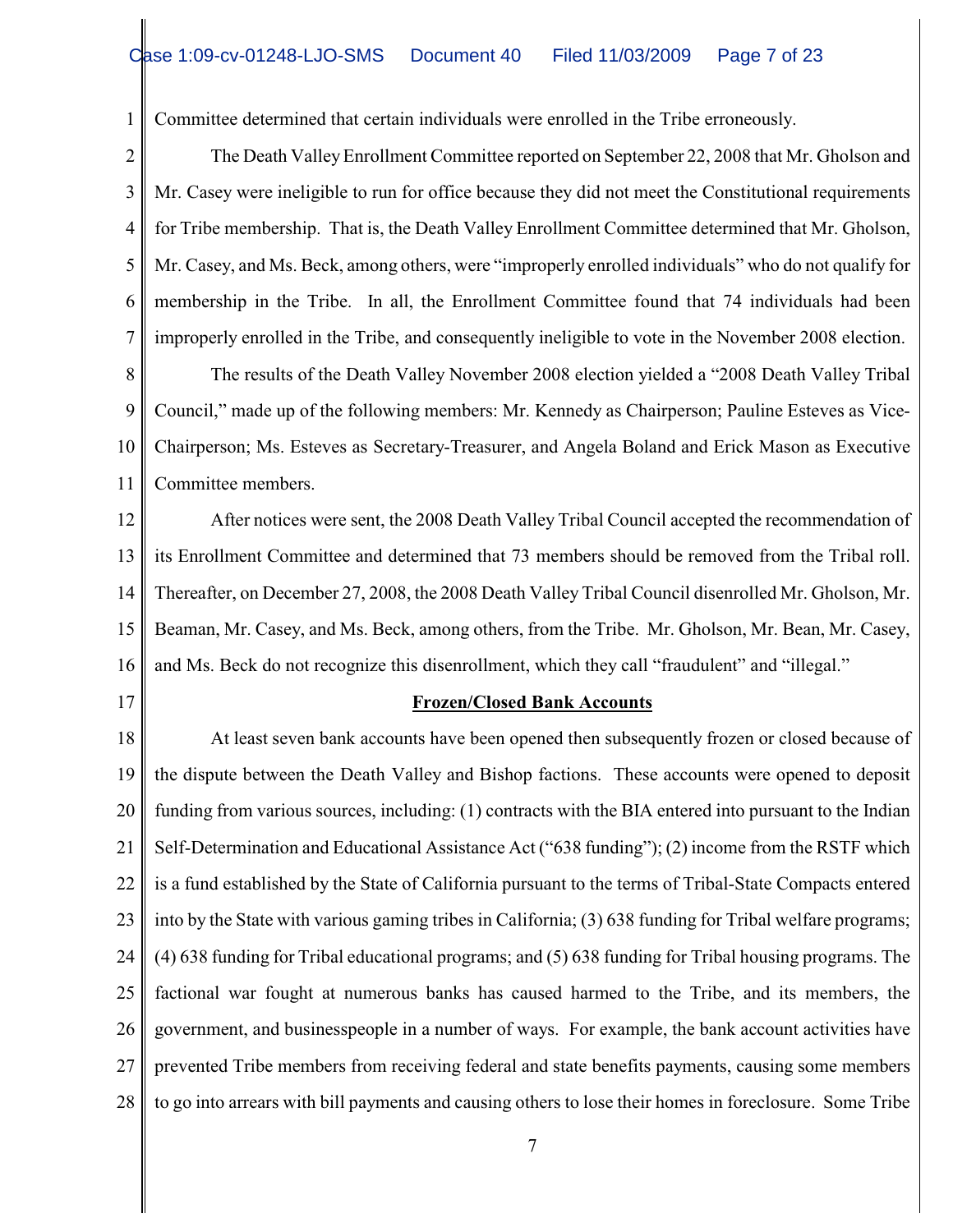1 2 3 4 5 6 7 8 members cannot buy food. In addition, the Tribe has lost grants from the Environmental Protection Agency for failure to account for grant funds, and the Internal Revenue Service has levied fines against the Tribe for failure to pay taxes. The dispute has also halted environmental clean-up and research efforts by the United States Department of Energy. Tribe members, the government and its agents, and businesspeople in the areas surrounding the Tribe declare that Tribe checks are rejected repeatedly for insufficient funds or inability to release funds. One person has reported the failure to pay to a law enforcement agency, where an investigation is on-going. Below is a synopsis of bank account activities. In September 2007, Ms. Beck attempted to remove funds from the Tribe's general account at the

9 10 Community Bank of the Sierra. Kennedy Decl. 10. After contact with Defendants and/or their legal counsel, the bank froze the account.

11 12 13 14 15 16 17 18 19 On September 26, 2007, a business account was opened with Wells Fargo Bank, N.A. ("Wells Fargo") in the Tribe's name. According to Wells Fargo, the authorized signers on the Account were Douglas J. Rollins and Mr. Beaman. RJN, Ex. 22, p. 3. According to Wells Fargo, Mr. Kennedy contacted the bank in writing to explain that Mr. Beaman was no longer a member of the Tribe's Council and demanded that Wells Fargo freeze the account and deny Mr. Beaman and Ms. Beck access. After negotiations, on November 30, 2007, Wells Fargo initiated an interpleader action against the Tribe, Mr. Kennedy, Mr. Beaman, and Douglass J. Rollins in the Sacramento Superior Court. Wells Fargo initiated the action "in response to the...dispute" between the parties and froze the account on October 15, 2007. The interpleader action in unresolved. RJN, 23.

20 21 22 23 24 25 26 In December 2008, Mr. Gholson advised Union Bank of California ("Union Bank") to freeze or close the Tribe's accounts until new signatories could be added. Declaration ofRoberta Hunter ("Hunter Decl.") ¶11; Hunter Decl., Ex. C. The Union Bank account held the Tribe's General Fund, and included EPA, THPO, and HUD funds. Hunter Decl. ¶11. Faced with conflicting demands by Mr. Gholson and Mr. Kennedy, and aware of the ongoing appeals and disputed tribal elections, Union Bank wrote a January 21, 2009 letter indicating that it intended to file an interpleader action and deposit the disputed funds with a court. Hunter Decl. Ex. C.

27 28 The Death Valley faction opened new accounts on January 7, 2009 with Wells Fargo in Pahrump, Nevada. In February 2009, the account was frozen after the Bishop faction notified the bank of the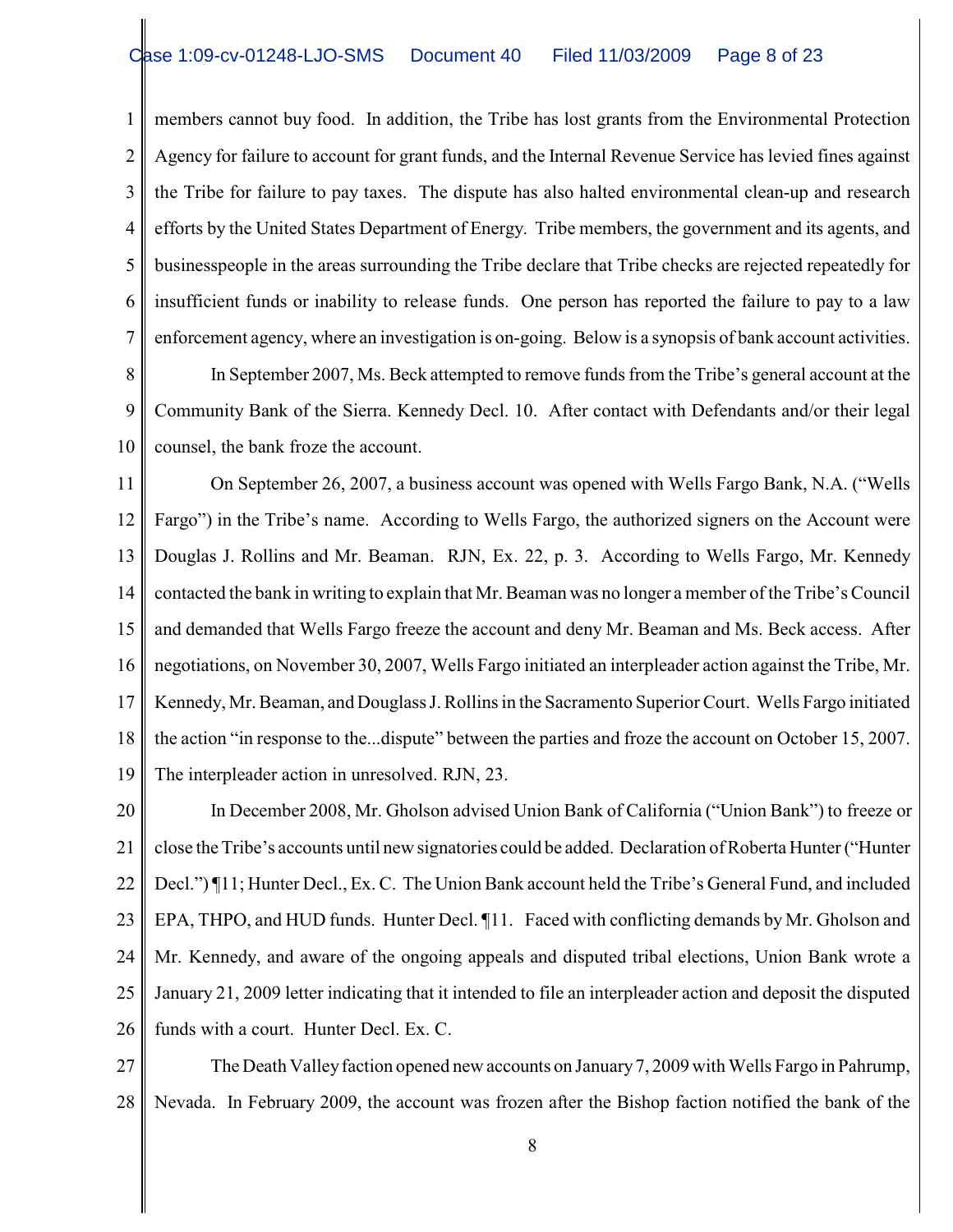1 2 dispute in Tribal leadership. As a result, "[c]hecks were returned to vendors, payments for utilities were rejected, and each account had a balance of funds remaining." Hunter Decl. ¶12.

3 4 5 6 7 The Death Valley faction opened more new accounts in March 2009 with Bay Bank. Hunter Decl. ¶13. The account held RSTF funds, among other funds. *Id*. On May 21, 2009, Bay Bank indicated that it was aware of the "ongoing dispute for Tribal leadership" and that the bank had "been threatened with litigation proceedings in the State of California." Hunter Decl. Ex. D. Because Bay Bank did "not want to incur charges related to such a lawsuit," the bank closed the accounts on May 26, 2009. *Id*.

8 9 10 11 12 13 14 15 16 17 18 19 20 21 22 23 24 25 A September 2009 "Timbisha Shoshone Newsletter," ostensibly published by plaintiffs and the Bishop faction, acknowledges the actions of the Bishop faction in freezing bank accounts opened by the Death Valley faction. On the front page of the newsletter, in an article titled, "What's Next," the unnamed author acknowledges that a children's trust fund controlled by the Death Valley Office "was frozen to protect the children's funds during this dispute." The article explains that the "bank will allow deposits to be made, just not allowing [sic] any withdrawals." Hunter Decl. Ex. E. On the bottom of page 2, an "FYI" section reads, in full: "The Bishop Office is aware that the RSTF checks are drawn from Canyon National Bank, but we are not freezing the account so everyone can get their check cashed. We are not here to hurt Tribal Members. We just want to stop the illegal distribution." *Id*. The "illegal distribution" is explained in the aforementioned "What's Next" article, which explains that the "Death Valley office went against the General Council's vote of a 100% distribution of RSTF funds by not disbursing the checks beyond the falsely 'dis-enrolled' members, but also Tribal Members and who are on Committees and work for the Bishop office." *Id*. In a "Letter from Margret Cortez," on page 3 of the newsletter, Ms. Cortez also bemoans the disenrollment. Ms. Cortez ends her letter with the following passage, "Oh yeah and you know how Joe (Kennedy) is always saying that George (Gholson) is freezing all the accounts, well he does but not until after a couple of weeks from when people start getting their checks, so the people can have their money." *Id*. The newsletter ends with a list of "fraudulently disenrolled members" and urges those who are disenrolled to vote in the next Bishop election.

26 27 28 Despite the newsletter's statement that the Bishop faction would not seek to freeze the Canyon National Bank account, the Canyon National Bank account was frozen on September 30, 2009 at the insistence of the Bishop faction. Hunter Decl., ¶14.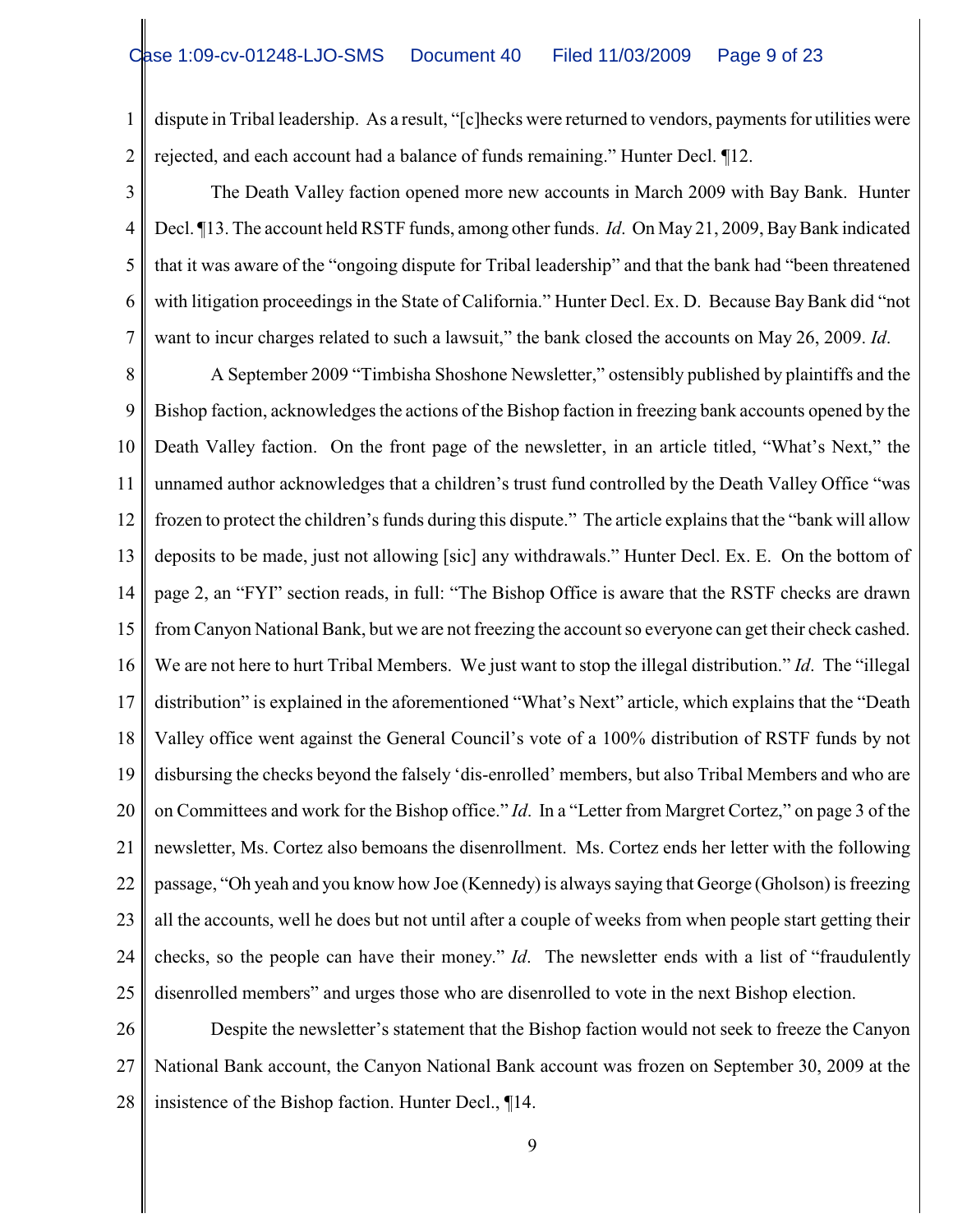| 1              | <b>Instant Action</b>                                                                                         |                                                                                                                                                                                                                                                                                                                          |  |  |  |
|----------------|---------------------------------------------------------------------------------------------------------------|--------------------------------------------------------------------------------------------------------------------------------------------------------------------------------------------------------------------------------------------------------------------------------------------------------------------------|--|--|--|
| $\overline{2}$ | Plaintiffs, Bishop faction members of the 2006 Council, initiated this action against Defendants,             |                                                                                                                                                                                                                                                                                                                          |  |  |  |
| 3              | the 2008 Death Valley Tribal Council, on May 20, 2009 in the Superior Court of California, County of          |                                                                                                                                                                                                                                                                                                                          |  |  |  |
| $\overline{4}$ | Inyo. Mr. Kennedy removed the action to this Court on July 15, 2009.                                          |                                                                                                                                                                                                                                                                                                                          |  |  |  |
| 5              | Plaintiffs accuse Defendants of forming an "illegal" Tribal Council as part of a "conspiracy to               |                                                                                                                                                                                                                                                                                                                          |  |  |  |
| 6              | violate the Constitution and the laws of the Tribe by continuing to divert" tribal funds "to bank accounts"   |                                                                                                                                                                                                                                                                                                                          |  |  |  |
| 7              | maintained with various banks." Compl. 2. Plaintiffs assert that Defendants "[m]aintenence and use of         |                                                                                                                                                                                                                                                                                                                          |  |  |  |
| 8              | these bank accounts is unlawful under the Constitution and laws of the Tribe in that the properly             |                                                                                                                                                                                                                                                                                                                          |  |  |  |
| 9              | constituted Tribal Council of the Tribe is the only governing authority authorized to expend funding on       |                                                                                                                                                                                                                                                                                                                          |  |  |  |
| 10             | behalf of the Tribe." Id. In their complaint for injunctive, declaratory, and other relief, Plaintiffs assert |                                                                                                                                                                                                                                                                                                                          |  |  |  |
| 11             | the following causes of action against Defendants: (1) violation of tribal law; (2) conversion; (3) fraud;    |                                                                                                                                                                                                                                                                                                                          |  |  |  |
| 12             | $(4)$ breach of fiduciary duty; (5) abuse of process; (6) constructive trust; (7) wrongful interference with  |                                                                                                                                                                                                                                                                                                                          |  |  |  |
| 13             | prospective economic advantage; (8) unfair competition; (9) accounting; and (10) declaratory relief.          |                                                                                                                                                                                                                                                                                                                          |  |  |  |
| 14             | Plaintiffs moved for preliminary injunction on September 14, 2009. Plaintiffs seek a preliminary              |                                                                                                                                                                                                                                                                                                                          |  |  |  |
| 15             | injunction with the following terms:                                                                          |                                                                                                                                                                                                                                                                                                                          |  |  |  |
| 16             | Defendants are required to abide by the results of any majority vote taken by the<br>(1)                      |                                                                                                                                                                                                                                                                                                                          |  |  |  |
| 17             |                                                                                                               | Tribal Council which complies with the Tribe's Constitution, and must be<br>comprised of any three $(3)$ of the following individuals: Joseph Kennedy,                                                                                                                                                                   |  |  |  |
| 18             |                                                                                                               | Madeline Esteves, Virginia Beck, Edward Beaman, and Cleveland Lyle Casey;                                                                                                                                                                                                                                                |  |  |  |
| 19             | (2)                                                                                                           | Defendants are prohibited from making any expenditure of any Tribal funding<br>without a majority vote taken by the Tribal Council which complies with the                                                                                                                                                               |  |  |  |
| 20             |                                                                                                               | Tribe's Constitution, and must be comprised of any three (3) of the following<br>individuals: Joseph Kennedy, Madeline Esteves, Virginia Beck, Edward Beaman,                                                                                                                                                            |  |  |  |
| 21             |                                                                                                               | and Cleveland Lyle Casey;                                                                                                                                                                                                                                                                                                |  |  |  |
| 22             | (3)                                                                                                           | Defendants are prohibited from forming any competing Tribal Council, or other<br>Tribal governmental body, other than the one comprised exclusively of the                                                                                                                                                               |  |  |  |
| 23             |                                                                                                               | following individuals: Joseph Kennedy, Madeline Esteves, Virginia Beck,<br>Edward Beaman, and Cleveland Lyle Casey;                                                                                                                                                                                                      |  |  |  |
| 24             | (4)                                                                                                           | Defendants are prohibited from making any representations to any person                                                                                                                                                                                                                                                  |  |  |  |
| 25             |                                                                                                               | concerning the governing authority of the Tribe absent a majority vote taken by<br>the Tribal Council which complies with the Tribe's Constitution, and must be<br>comprised of any three (3) of the following individuals: Joseph Kennedy,<br>Madeline Esteves, Virginia Beck, Edward Beaman, and Cleveland Lyle Casey; |  |  |  |
| 26             |                                                                                                               |                                                                                                                                                                                                                                                                                                                          |  |  |  |
| 27             |                                                                                                               | and                                                                                                                                                                                                                                                                                                                      |  |  |  |
| 28             | (5)                                                                                                           | Defendants are prohibited from aiding, abetting or encouraging any other persons<br>or entity to do any of the aforementioned acts.                                                                                                                                                                                      |  |  |  |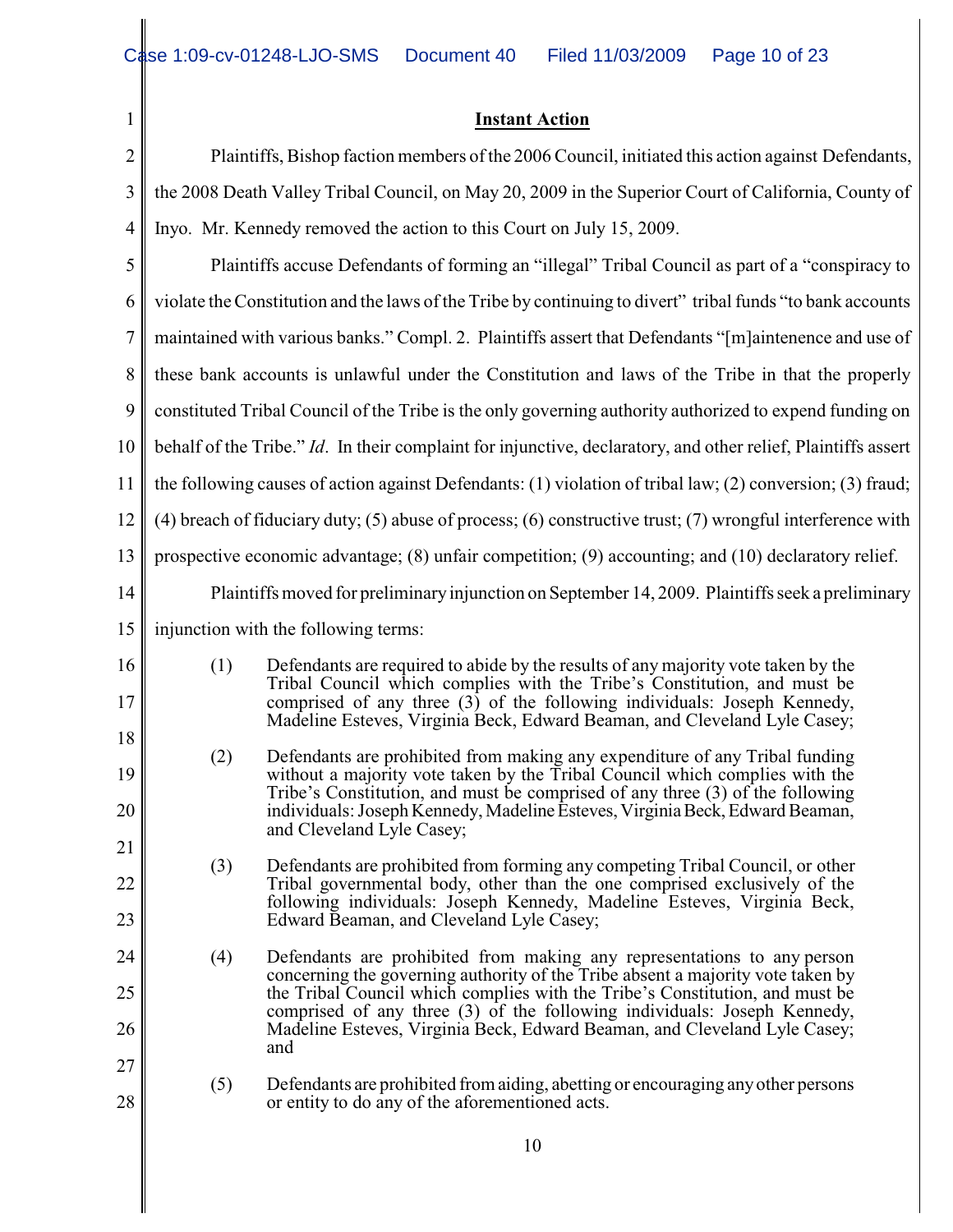1 2 3 4 Defendants opposed the motion on October 7, 2009. Plaintiffs replied on October 13, 2009. With no party requesting a hearing, this Court determined that this motion was suitable for a decision without a hearing, vacated the hearing on this motion, pursuant to Local Rule 78-230(h), and issues the following order.

## **PRELIMINARY INJUNCTION MOTION**

### **Standard of Review**

7 8 9 10 11 12 13 14 15 16 A "preliminary injunction is an extraordinary and drastic remedy." *Munaf v. Geren*, 128 S. Ct. 2207, 2219 (2008). As such, the Court may only grant such relief "upon a clear showing that the plaintiff is entitled to such relief." *Winter v. Nat'l Res. Def. Council, Inc.*, 129 S.Ct. 365, 375 (2008). To prevail, the moving party must show : (1) a likelihood of success on the merits; (2) a likelihood that the moving party will suffer irreparable harm absent a preliminary injunction; (3) that the balance of equities tips in the moving party's favor; and (4) than an injunction is in the public interest. *Id*. at 374. In considering the four factors, the Court "must balance the competing claims of injury and must consider the effect on each party of the granting or withholding of the requested relief." *Winter*, 129 S.Ct. at 376 (quoting *Amoco Co. v. Vill. of Gambell, Alaska*, 480 U.S. 531 542 (1987)); *Indep. Living Ctr. of S. Cal., Inc. v. Maxwell-Jolly*, 572 F.3d 644, 651 (9th Cir. 2009).

17

5

6

## **Likelihood of Success on Merits**

18 19 Pursuant to *Winter*, Plaintiffs must make a "clear showing" that they are "likely to succeed on the merits." 129 S.Ct. at 375-76; *Stormans Inc. v. Selecky*, 571 F.3d 960, 978 (9th Cir. 2009). 4

20 21 22 23 Plaintiffs assert ten causes of action against Defendants: (1) violation of tribal law; (2) conversion; (3) fraud; (4) breach of fiduciary duty; (5) abuse of process; (6) constructive trust; (7) wrongful interference with prospective economic advantage; (8) unfair competition; (9) accounting; and (10) declaratory relief. Plaintiffs, however, do not address the elements of the causes of action they

- 24
- 25

<sup>26</sup> 27 <sup>4</sup>Plaintiffs erroneously argue that this Court may apply a lesser standard than that set forth in *Winter v. Nat'l Res*. *Def. Council, Inc*., 129 S.Ct. 365, 375 (2008). In considering preliminary injunctions after *Winter*, Ninth Circuit cases have unanimously rejected this notion. *See e.g., Am. Trucking Ass'ns. Inc. v. City of Los Angeles*, 559 F.3d 1046, 1052 (9th Cir. 2009) ("To the extent that our cases have suggested a lesser standard, they are no longer controlling, or even viable."); *Stormans Inc. v. Selecky*, 571 F.3d 960, 977 (9th Cir. 2009) (recognizing that the *Winter* court rejected the Ninth Circuit sliding scale test because it was "too lenient"); *Cal. Pharmacists Ass'n v. Maxwell-Jolly*, 563 F.3d 847-849-50 (9th Cir. 2009)

<sup>28</sup> (applying *Winter* factors rather than former sliding scale test).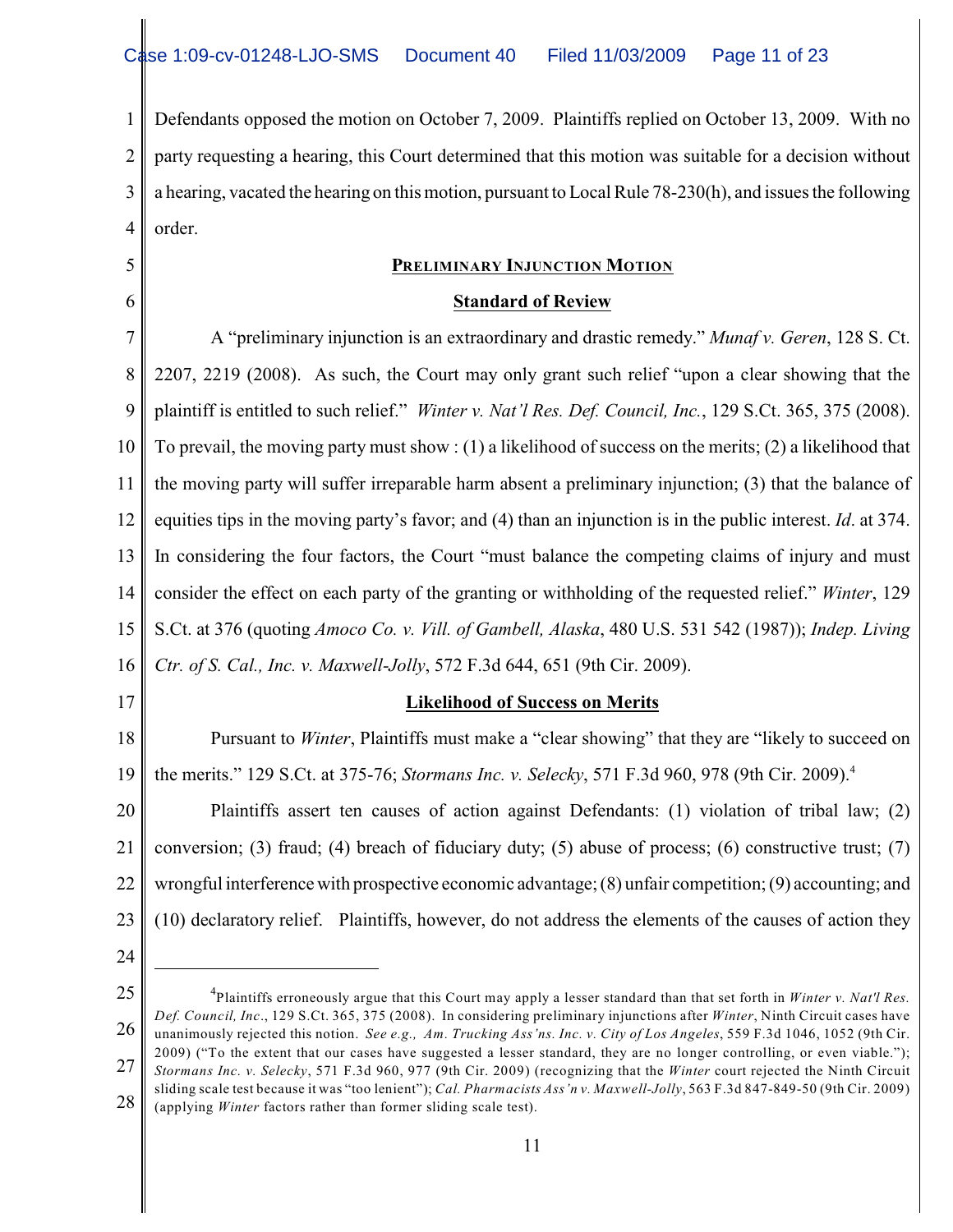1 2 3 4 5 6 7 8 assert against Defendants in their complaint. Rather, Plaintiffs set forth a broad stroke argument that they are likely to prevail on all of their causes of action because they constitute the governing majority of the Tribal Council under BIA decisions and tribal law. Thus, Plaintiffs' challenge rests entirely on their position that Plaintiffs, as the "governing majority of the 2006 Council" are the "rightful" Tribal Council whereas Defendants are acting outside of tribal law and BIA decisions to form an "illegal government" that is preventing "Plaintiffs' from participating as they are legally entitled to do." To support their position, Plaintiffs rely on the BIA decisions explained above and tribal law. Plaintiffs conclude that they are entitled to interim injunctive relief pending the administrative proceedings.

9 10 11 12 13 14 Defendants argue that Plaintiffs are unlikely to succeed on the merits of their claims for three reasons. First, Defendants contend that this Court lacks jurisdiction over Plaintiffs' claims because Plaintiffs lack standing to assert their claims and Defendants possess sovereign immunity from suit. Second, Defendants point out that the BIA's record of decisions are inconclusive as to what party is the rightful Tribal Council. Third, Defendants explain that tribal law does not support Plaintiffs' position that they are the "rightful" Tribal Council. The Court considers each argument in turn.

## 15

#### **Jurisdictional issues**

16 17 18 19 20 As a threshold matter, this Court considers the jurisdictional issues raised by Defendants. As a court of limited jurisdiction, this Court must consider whether jurisdiction exists pursuant to Article III of the United States Constitution, and dismiss an action if jurisdiction is lacking. *Southern Pacific Transportation Co. v. City of Los Angeles*, 922 F.2d 498, 502 (9th Cir. 1990), *cert. denied*, 112 S. Ct. 382 (1991).

21

## *Standing*

22 23 24 25 26 27 28 This Court's Article III jurisdiction over a case "depends on the existence of a 'case or controversy.'" *GTE California, Inc. v Federal Communications Commission*, 39 F.3d 940, 945 (9th Cir. 1994). "To enforce Article III's limitation of federal jurisdiction to 'cases and controversies, Plaintiffs must demonstrate...standing...." *Nelson v. National Aeronautics and Space Admin*., 530 F. 3d 865, 873 (9th Cir. 2008). To satisfy the Constitution's standing requirement, "a plaintiff must show (1) it has suffered an 'injury in fact' that is (a) concrete and particularized and (b) actual or imminent, not conjectural or hypothetical; (2) the injury is fairly traceable to the challenged action of the defendant;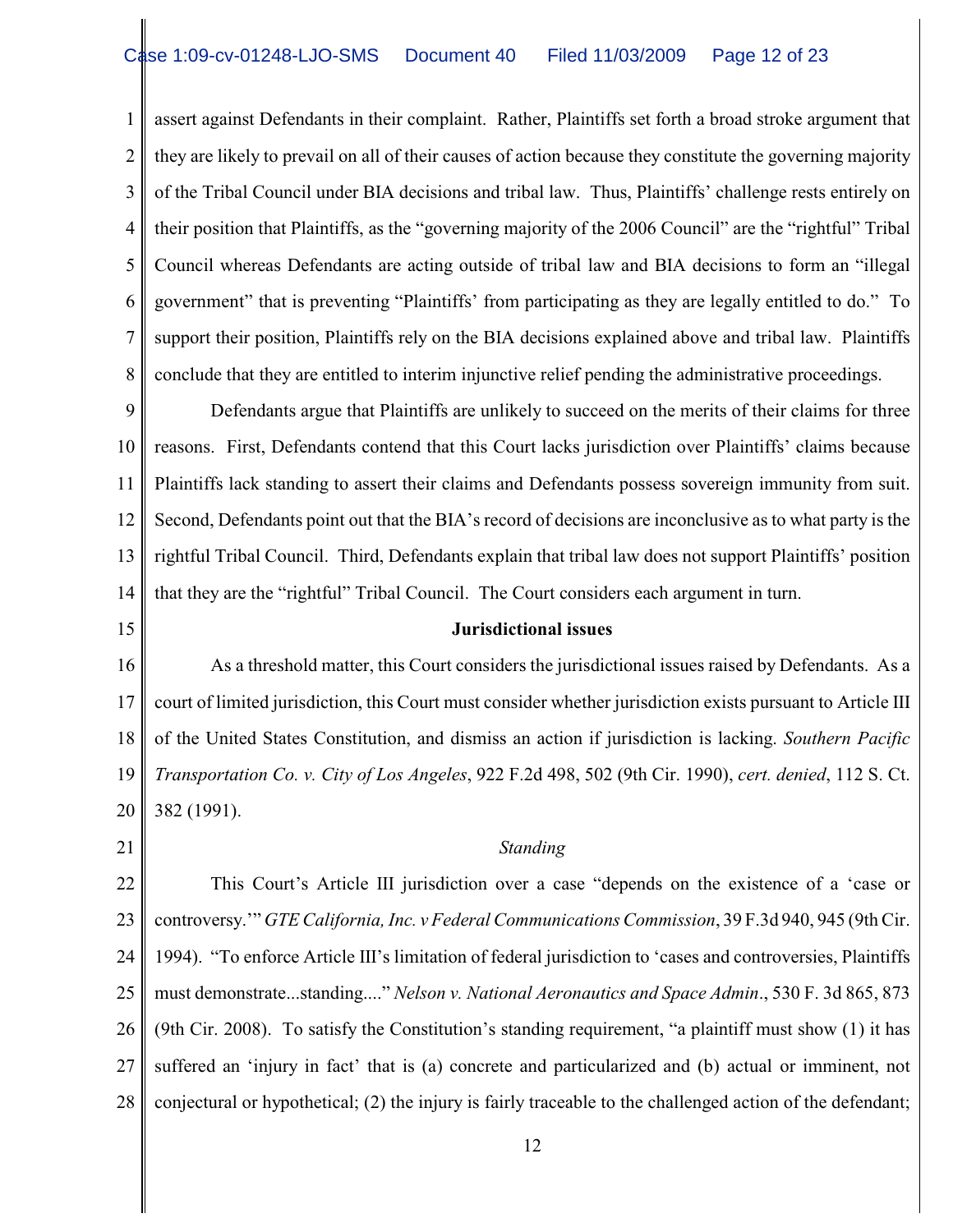# se 1:09-cv-01248-LJO-SMS Document 40 Filed 11/03/2009 Page 13 of 23

1 2 3 4 and (3) it is likely, as opposed to merely speculative, that there injury will be redressed by a favorable decision." *Friends of the Earth, Inc. v. Laidlaw Envt'l Servs., Inc.*, 528 U.S. 167, 180-81 (2000); *Lujan v. Defenders of Wildlife*, 504 U.S. 555, 560, 112 S. Ct. 2130, 119 L. Ed. 2d 351 (1992); *Nelson v. NASA*, 530 F.3d 865, 873 (9th Cir. 2008).

5 6 7 8 9 10 11 12 As the parties seeking to invoke federal jurisdiction, Plaintiffs bear the burden of demonstrating that they have standing in this action. *Lujan*, 504 U.S. at 561. Plaintiffs must demonstrate standing "for each claim [they] seek[] to press" and for "each form of relief sought." *DaimlerChrysler Corp. v. Cuno*, 547 U.S. 332, 352 (2006) (quoting *Laidlaw*, 528 U.S. at 185). "The plaintiff bears the burden of proof to establish standing 'with the manner and degree of evidence required at the successive stages of the litigation.'" *Oregon v. Legal Servs. Corp*., 552 F.3d 965, 969 (9th Cir. 2009) (quoting *Lujan*, 504 U.S. at 561). In addition to these Article III standing requirements, a federal court's exercise of jurisdiction is limited to prudential considerations. *Bennett v. Spear*, 520 U.S. 154, 162 (1997).

13 14 15 16 17 18 19 20 21 22 23 24 25 26 27 Defendants point out that Plaintiffs' causes of action are premised on their claimed membership in the Tribe. Defendants reason that if Plaintiffs are not members of the Tribe, they will not have suffered an 'injury in fact" from Defendants' alleged violations of tribal law. Defendants then seek to establish that Plaintiffs are not members of the Tribe and, therefore, are without standing to assert their causes of action against Defendants. Pursuant to Article III, section 1 of the Tribe's Constitution, tribal membership is restricted to those who are: (1) listed on the genealogy roll of March 1978; (2) lineal descendants of those on the March 1978 genealogy roll and who possess a requisite degree of Indian and Timbisha Shoshone blood; or (3) persons of Indian blood who are adopted by the Tribe. In November 2008, the Death Valley Enrollment Committee determined that Plaintiffs, among others, do not qualify for membership in the Tribe. According to the Enrollment Committee, certain people were enrolled and included on the March 1978 genealogy roll in error because those people "never lived in the Timbisha Community in Death Valley; rather, they lived about 90 miles away in Darwin, California, or in other areas even farther away from Death Valley and were never part of the Timbisha Community." Goad Decl., ¶15. Noting that Defendants have acted to disenroll Plaintiffs, Defendants conclude:

Because Plaintiffs are not tribal members, they have not suffered from Defendants' alleged violations of tribal law. It necessarily follows that Plaintiffs cannot satisfy the traceability and redressability requirements for standing, either. Accordingly,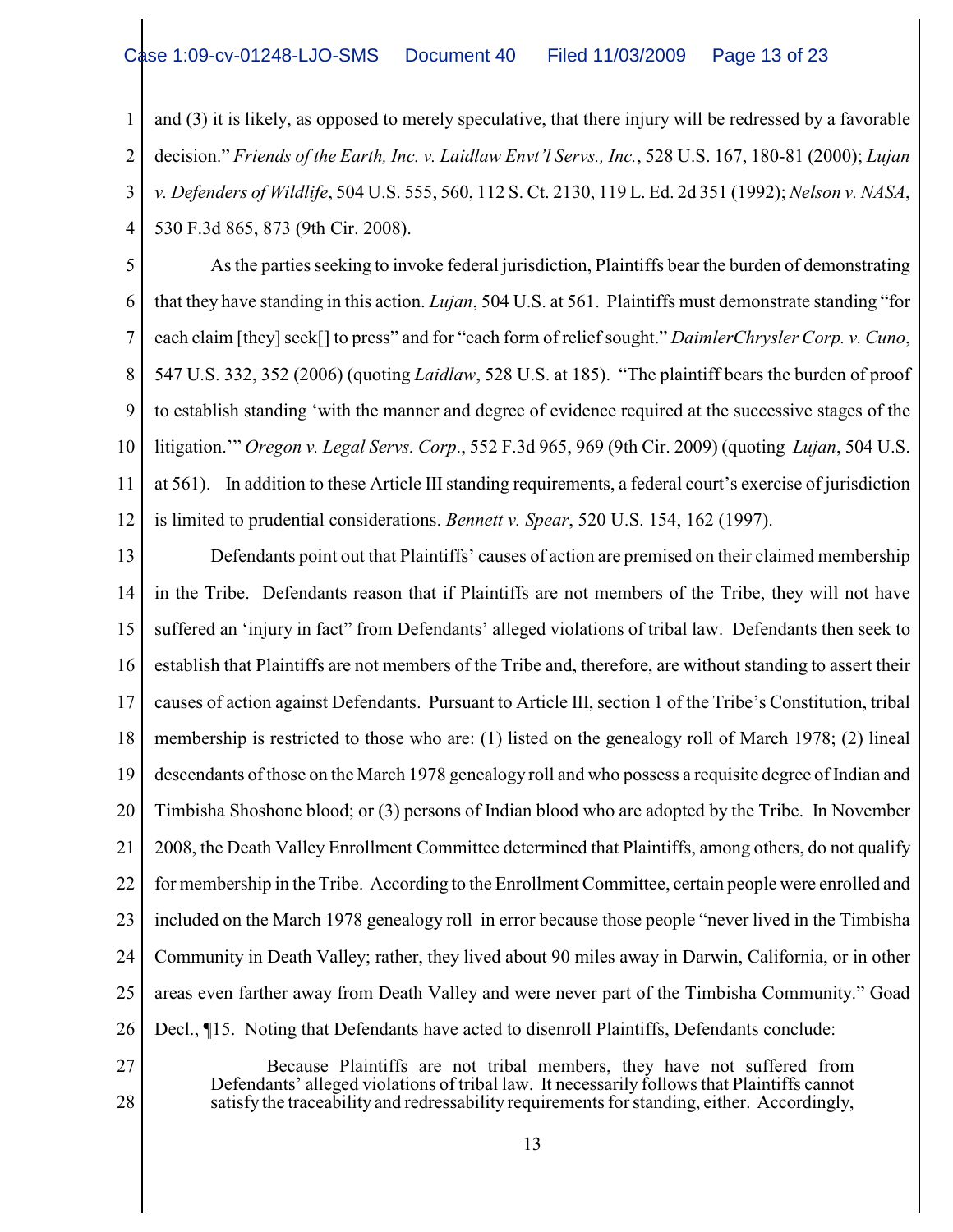Plaintiffs lack standing to bring their case, and the Court must dismiss it for lack of jurisdiction.

2

3

1

Def. Opp., 17.

4 5 6 7 8 9 Plaintiffs counter that the purported disenrollment of 73 Tribe members was illegal and illegitimate. Plaintiffs contend that Defendants "took advantage of this legal void and have conspired to purportedly disenroll Plaintiffs, and other tribal members viewed as Plaintiffs' supporters, from the Tribe, in an effort to politically silence those who have challenged Defendants' authority to govern the Tribe." Pl. Memo, 10. In addition, Plaintiffs charge that the purported disenrollments were undertaken without due process, in violation of tribal law, and without respect for tribal members' civil rights. *Id*.

10 11 12 13 14 15 16 17 18 Defendants respond that the Election Committee is required by Article III, Section 6 of Tribe's Constitution to revoke membership status from any individual who was enrolled in the Tribe erroneously, fraudulently, or incorrectly. Defendants contend that the Death Valley Election Committee afforded Plaintiffs and others due process by offering a hearing and a chance to offer evidence that they are lineal descendants of the March 1978 base roll. Further, Defendants claim that the disenrollments were not politically motivated. To support this position, Defendants note that the Enrollment Committee is independent from the Tribal Council, "many of those who were removed from the rolls had nothing to do with the factions that are attacking the Tribal Council, and some of those who oppose the Council appear on the March 1978 Base Roll and have not been disenrolled." Def. Opp., 17.

19 20 21 22 23 24 25 In their reply, Plaintiffs assert that they have standing in this action "both as tribal members and tribal officials recognized by the BIA for the purposes of theTribe'sintergovernmental relationship with the Tribe." Plaintiffs claim that they have suffered injury-in-fact, because Defendants, by forming an illegal Tribal Council, are denying Plaintiffs their right to participate in the Tribe's governance. Plaintiffs claim that this harm can be redressed by the issuance of a preliminary injunction to require Defendants to abide by tribal law and extant BIA decisions pending the outcome of administrative proceedings and any subsequent appeal.

26 27 28 Clearly, the parties dispute Plaintiffs' purported disenrollment by Defendants. It is unclear, however, whether this Court has the authority to resolve disputes rooted in tribal law. Plaintiffs contend that this Court need not interfere in the intratribal dispute to make a decision in this case. To determine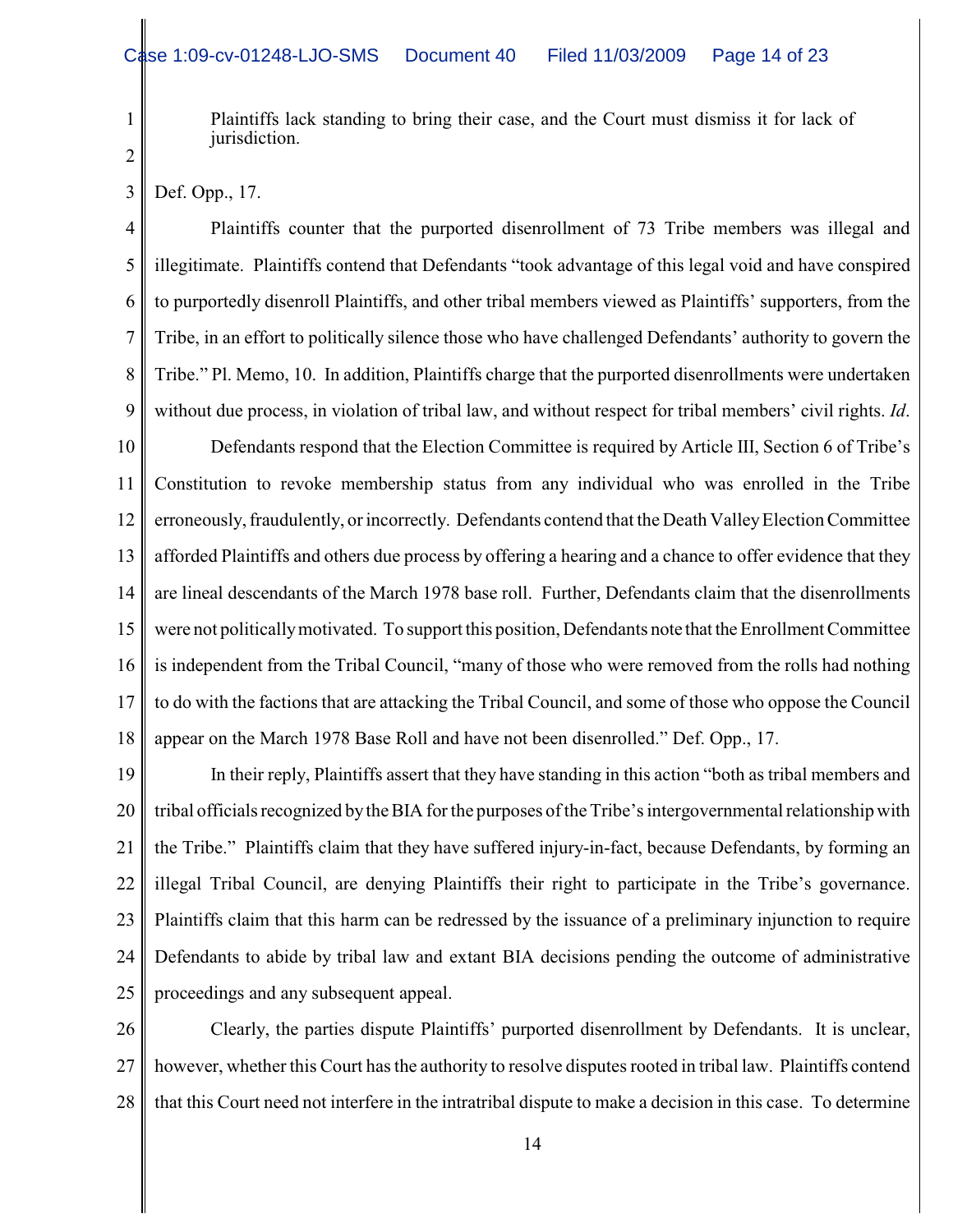1 2 3 4 5 6 7 8 whether Plaintiffs have standing, however, the Court must interject itself into the internal affairs of the Tribe. As an initial matter, the Court must determine the legitimacy of the disenrollment. To resolve this issue, the Court must consider the numerous elections held by the parties to determine whether the 2008 Death ValleyTribal Council acted with legitimate authority when it accepted the recommendation of the Enrollment Committee to disenroll Plaintiffs from the Tribe. In addition, the Court would be required to consider tribal law as it relates to elections and enrollment in the Tribe. Moreover, this analysis raises evidentiary issues as to whether Defendants afforded Plaintiffs due process and whether Plaintiffs qualify under tribal law as tribe members.

9 10 11 12 13 14 15 16 17 18 Internal matters of a tribe are generally reserved for resolution by the tribe itself, through a policy of Indian self-determination and self-government as mandated by the Indian Civil Rights Act, 25 U.S.C. §§1301-1341. Unless surrendered by the tribe, or abrogated byCongress, tribes possess an inherent and exclusive power over matters of internal tribal governance. *See Nero v. Cherokee Nation*, 892 F.2d 1457, 1463 (10th Cir. 1989). Moreover, a "tribe's right to define its own membership for tribal purposes has long been recognized as central to its existence as an independent political community. *Id*. (quoting *Santa Clara Pueblo v. Martinez*, 436 U.S. 49, 72 n. 32 (1978)). Based on these principles, and although the BIA has attempted through multiple decisions to define the Tribal Council for government-togovernment purposes, the BIA will not interfere in the disenrollment issue. In a May 5, 2008 letter in response to Plaintiffs' dispute of the disenrollment, the BIA wrote:

- 19 20 21 22 The BIA adheres to a policy of Indian self-determination and self-government as mandated by the Indian Civil Rights Act, 25 U.S.C. §§1301-1341. The BIA carries out a government-to-government relationship with the Timbisha Shoshone Tribe that includes the administration of trust and federally appropriated funds for which we are held accountable. It has long been the policy of the Department of the Interior and the BIA, in promoting self-determination, not become involved in the internal affairs of tribal governments.
- 23 RJN, Ex. 20. Similarly, without authority, this Court will not interfere in the internal affairs of the Tribe.
- 24 *See, Milam v. U.S. Dep't of Int.*, 10 Indian L. Rep. 3013, 3015 (D. D.C. 1982) (ordinarily, disputes
- 25 "involving intratribal controversies based on rights allegedly assured by tribal law are not properly the
- 26 concerns of the federal courts.").
- 27 28 Neither party points to a provision of the Tribe's Constitution, a Congressional Act, or other controlling authority to allow this Court to resolve the issue of disenrollment. As set forth above,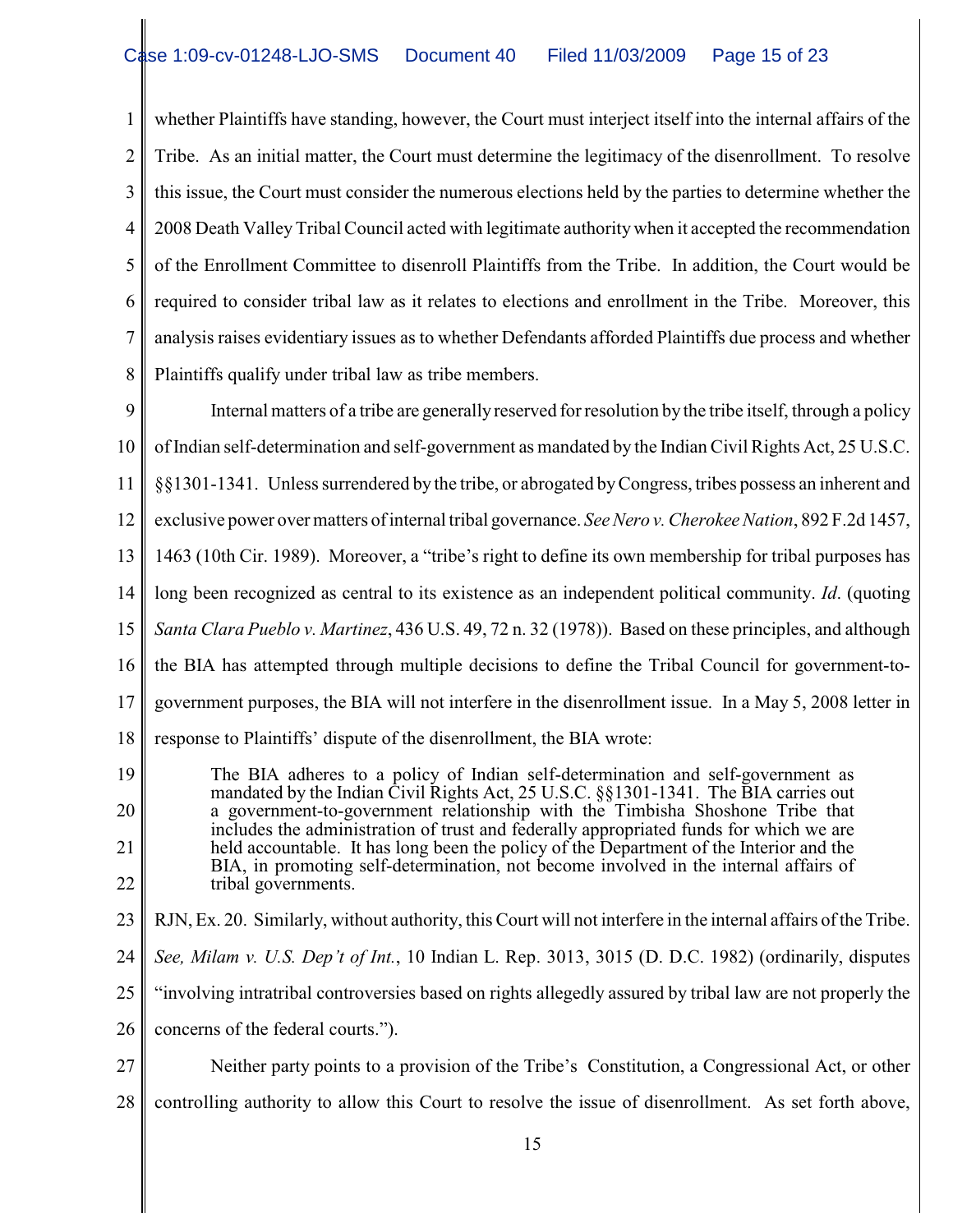1 2 3 4 5 resolution of the disenrollment issue turns on the parties' election dispute. These issues are central to Indian self-determination and self-government. Because this Court cannot determine the issue of standing without resolution of the legitimacy of disenrollment, Plaintiffs have failed to sustain their burden to demonstrate that they have standing to pursue this action. Additionally, and for these reasons, Plaintiffs fail to make a "clear showing" that they are "likely to succeed" on the merits of this action.

6

## *Sovereign immunity*

7 8 9 10 11 12 13 14 Defendants argue that Plaintiffs' suit is barred because they, as members of the 2008 Tribal Council, enjoy sovereign immunity. "Sovereign immunity limits a federal court's subject matter jurisdiction over actions brought against a sovereign. Similarly, tribal immunity precludes subject matter jurisdiction in an action against an Indian tribe." *Alvarado v. Table Mtn. Rancheria*, 509 F.3d 1008, 1015-16 (9th Cir. 2007). Sovereign immunity "recognizes the sovereign of Indian tribes and seeks to preserve their autonomy [and] protects tribes from suits in federal and state courts." *Nero*, 829 F.2d at 1459. Tribal sovereign immunity also "extends to tribal officials when acting in their official capacity and within the scope of their authority." *Cook v. Avi Casino*, 548 F.3d 718, 727 (9th Cir. 2008).

15 16 17 18 19 20 21 Plaintiffs respond to the Defendants' claim of sovereign immunity in three ways. First, Plaintiffs contend that Pauline Esteves, Mr. Mason, and Ms. Boland do not enjoy sovereign immunity, because they were not elected members of the Tribal Council validly under tribal law, and are not recognized as tribal officials by the BIA. Second, Plaintiffs claim that as the "governing majority of the 2006 Council," they waive sovereign immunity for minority members Mr. Kennedy and Ms. Esteves. Third, Plaintiffs argue that Defendants have acted outside of the scope of their official authority by forming an illegal government and preventing Plaintiffs from participating as they are legally entitled to do.

22 23 24 25 26 27 28 This Court cannot determine, based on the evidence and the limitations of involvement in the Tribe's internal affairs, whether sovereign immunity extends to Pauline Esteves, Mr. Mason and Ms. Boland. To prevail on this issue, Plaintiffs must establish, and ask this Court to determine, that Pauline Esteves, Mr. Mason, and Ms. Boland were elected to the 2008 Death Valley Tribal Council in violation of tribal law. Plaintiffs fail to establish, in the first instance, whetherthis Court has the authority to make such a determination. Because the Court cannot determine this issue, Plaintiffs have failed to make a "clear showing" that they are likely to succeed on this claim.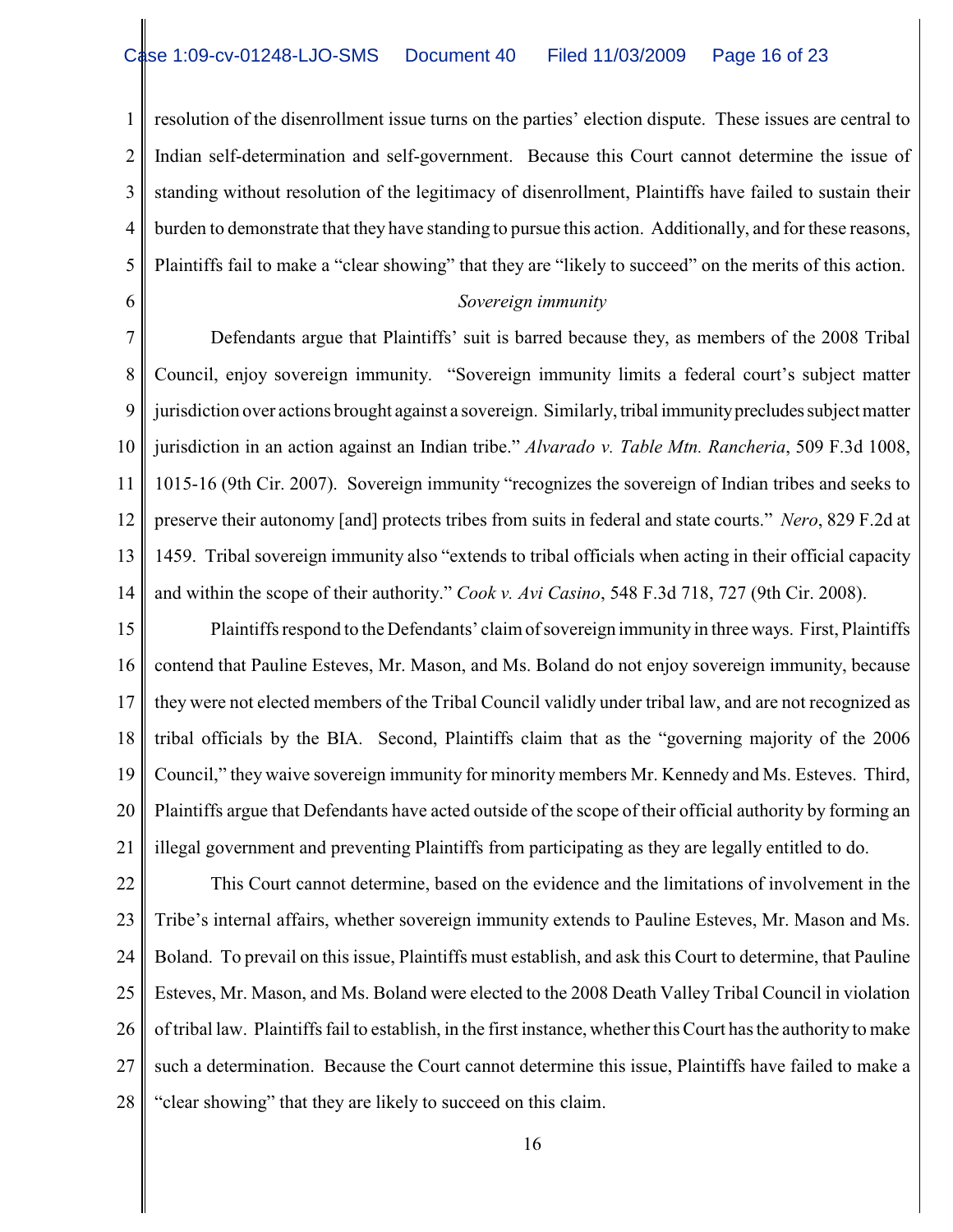1 2 3 4 Similarly, this Court cannot determine whether Defendants are acting outside of their official authority. While tribal officials who act beyond the scope of their authority may not be protected by sovereign immunity, Plaintiffs fail to establish that this Court has the authority to determine which faction is the current, legitimate governing body of the Tribe.

5 6 7 8 9 10 11 12 For these reasons, Plaintiffs' assertion that they have waived Mr. Kennedy's and Ms. Esteves' sovereign immunity fails. Sovereign immunity may be waived by tribal consent; however, "it is settled that a wavier of sovereign immunity cannot be implied but must be unequivocally expressed." *Santa Clara Pueblo*, 436 U.S. at 58. Here, Plaintiffs argue that they, as the majority of the 2006 Council, impliedly waived the sovereign immunity of Mr. Kennedy and Ms. Esteves by initiating this action against them. Implied waived of tribal sovereign immunity is not an unequivocal expression of waiver by tribal consent. Accordingly, Plaintiffs's opposition to Defendants' sovereign immunity claim fails on these grounds.

13 14 15 16 17 18 19 20 21 22 Plaintiffs claim that the issue of sovereign immunityis irrelevant to the determination of whether Plaintiffs should be recognized by the BIA as members of the Tribal Council for government-togovernment purposes. Plaintiffs submit that this Court may disregard Defendants' claim of sovereign immunity and issue an interim injunction. However, a BIA determination of a Tribal Council for government-to-government purposes is within the province of the BIA. Currently, two consolidated appeals are pending before the IBIA on this issue. In addition, Plaintiffs do not seek to have this Court determine a Tribal Council for government-to-government purposes. Instead, Plaintiffs ask this Court to interject itself into the internal affairs of the Tribe by making a determination on tribal elections and enrollment. Thus, the issues raised by the parties concern internal affairs, not the affairs between the Tribe and the government.

- 23
- 24
- 25

suit, Plaintiffs have failed to make a "clear showing" that they are likely to succeed in this action.<sup>5</sup>

Because Defendants raise serious jurisdictional issues in this action which may bar Plaintiffs'

<sup>26</sup> 27 28 <sup>2</sup>The Court further questions whether Plaintiffs' claims may also be rendered moot. Plaintiffs must also demonstrate that its claims are not moot. *Friends of the Earth, Inc. v. Laidlaw,* 528 U.S.167, 189 (2000). As set forth above, the Tribe hold elections each year in November. A new election may have taken place, to render this action moot. In addition, the pending appeals before the IBIA will also affect this Court's subject matter jurisdiction. Accordingly, Plaintiffs' action faces multiple jurisdictional challenges. Plaintiffs failure to address these challenges requires this Court to find that Plaintiffs are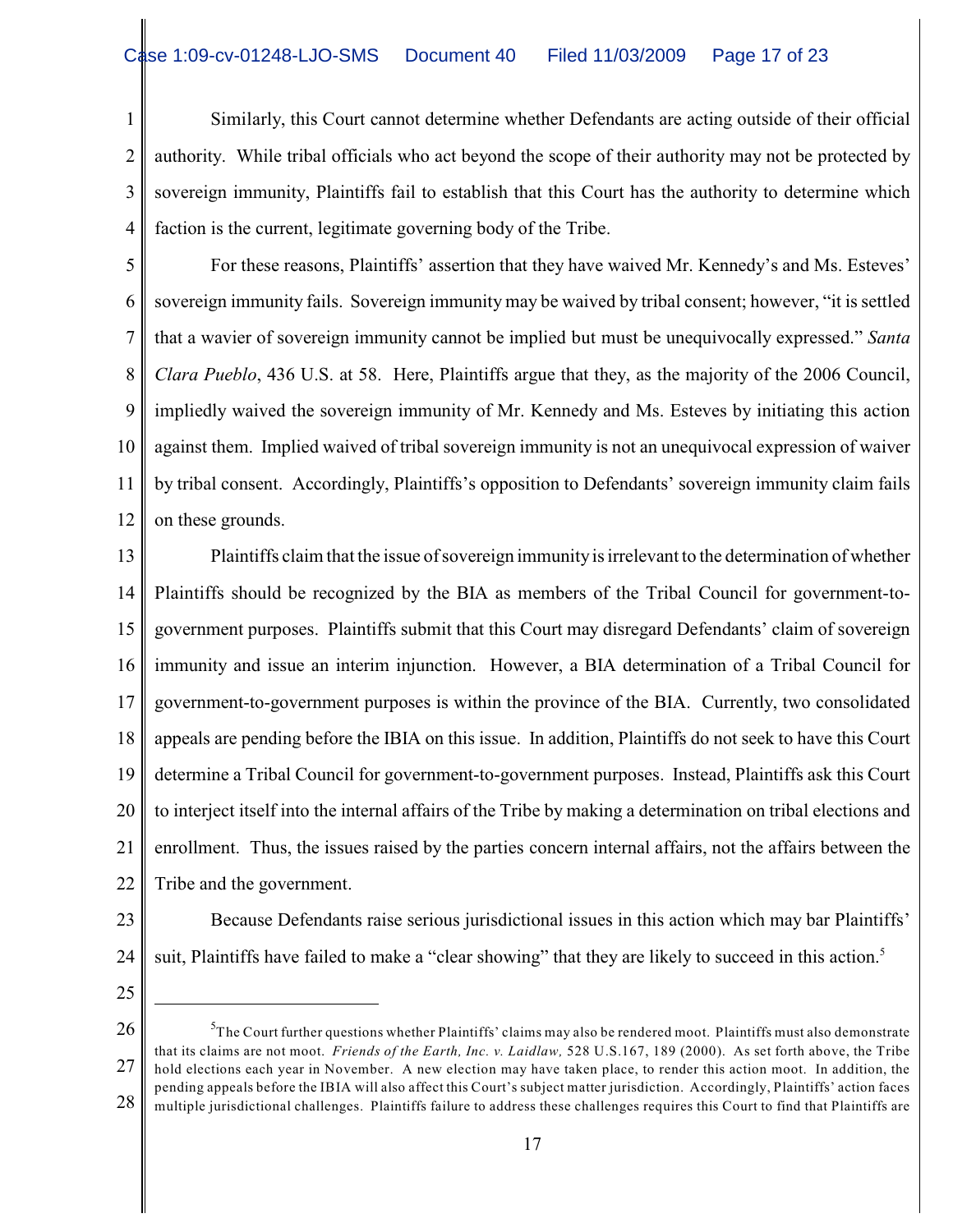|                 | Case 1:09-cv-01248-LJO-SMS<br>Document 40<br>Filed 11/03/2009<br>Page 18 of 23                                                                                                                                                                                                                                                                                                                                                                                                                                                               |  |  |  |  |  |  |
|-----------------|----------------------------------------------------------------------------------------------------------------------------------------------------------------------------------------------------------------------------------------------------------------------------------------------------------------------------------------------------------------------------------------------------------------------------------------------------------------------------------------------------------------------------------------------|--|--|--|--|--|--|
|                 |                                                                                                                                                                                                                                                                                                                                                                                                                                                                                                                                              |  |  |  |  |  |  |
| 1               | <b>BIA's record of decisions</b>                                                                                                                                                                                                                                                                                                                                                                                                                                                                                                             |  |  |  |  |  |  |
| $\overline{2}$  | In addition to jurisdictional challenges, Defendants point out that the BIA decisions upon which                                                                                                                                                                                                                                                                                                                                                                                                                                             |  |  |  |  |  |  |
| 3               | Plaintiffs rely are dubious, at best. On this point, the parties agree. Plaintiffs' well-supported                                                                                                                                                                                                                                                                                                                                                                                                                                           |  |  |  |  |  |  |
| $\overline{4}$  | memorandum of points and authorities explains the confusing positions of the BIA:                                                                                                                                                                                                                                                                                                                                                                                                                                                            |  |  |  |  |  |  |
| 5               | The BIA has been complicit in permitting Defendant [sic] to operate unilaterally,<br>notwithstanding their continued representations to Plaintiffs that they recognize the 2006                                                                                                                                                                                                                                                                                                                                                              |  |  |  |  |  |  |
| 6               | Council, and in spite of 2006 Council resolutions outlawing Defendants' actions.<br>[citations] In addition, it is notable that the BIA has stated that they will no longer                                                                                                                                                                                                                                                                                                                                                                  |  |  |  |  |  |  |
| 7               | communicate with Plaintiffs regarding Tribal operations, notwithstanding the fact that<br>they have indicated that they recognize the 2006 Council, of which, Plaintiffs constitute                                                                                                                                                                                                                                                                                                                                                          |  |  |  |  |  |  |
| 8               | the majority. [citations]. Specifically, the BIA has not responded to Plaintiffs' requests<br>to change the name of the Tribe's representative on the Central Contractor Registration                                                                                                                                                                                                                                                                                                                                                        |  |  |  |  |  |  |
| 9               | from that of Defendant Kennedy to those designated by the majority of the 2006 Council.<br>Instead, the BIA continues to accept Defendant Kennedy's<br>[citations].                                                                                                                                                                                                                                                                                                                                                                          |  |  |  |  |  |  |
| 10              | misrepresentations that he is the sole authority to decide how the Tribe's money is spent.<br>[citation]. Because the BIA does not abide by its decision to recognize the 2006 Council,                                                                                                                                                                                                                                                                                                                                                      |  |  |  |  |  |  |
| 11              | other public entities such as the California Gambling Control Commission, which [sic]<br>has continued to forward RSTF funding to Defendant Kennedy, in spite of the 2006<br>Council's request to direct all funding pursuant to its designation. [citations]. In<br>addition, Mr. Casey has attempted on numerous occasions to contact BIA officials to<br>address the irreparable harm being suffered by Plaintiffs and tribal members as a result<br>of Defendants' actions, only to be put-off and told that those concerns could not be |  |  |  |  |  |  |
| 12              |                                                                                                                                                                                                                                                                                                                                                                                                                                                                                                                                              |  |  |  |  |  |  |
| 13              |                                                                                                                                                                                                                                                                                                                                                                                                                                                                                                                                              |  |  |  |  |  |  |
| 14<br>15        | addressed, while being simultaneously advised that the 2006 Council is recognized by<br><i>the BIA</i> . <i>I</i> Defendants have taken advantage of this <i>legal void</i>                                                                                                                                                                                                                                                                                                                                                                  |  |  |  |  |  |  |
| 16              | Pl. Memo, 9-10 (emphasis added). By Plaintiffs' evidence, this Court finds that it is unable to rely on                                                                                                                                                                                                                                                                                                                                                                                                                                      |  |  |  |  |  |  |
| 17 <sub>l</sub> | the BIA's conflicting decisions to determine that Plaintiffs are the legitimate governing authority of the                                                                                                                                                                                                                                                                                                                                                                                                                                   |  |  |  |  |  |  |
| 18              | Tribe. Plaintiffs' reliance on the BIA decisions is problematic, considering the inconsistent BIA                                                                                                                                                                                                                                                                                                                                                                                                                                            |  |  |  |  |  |  |
| 19              | decisions, the BIA's decision to stop communication with Plaintiffs regarding tribal operations, and the                                                                                                                                                                                                                                                                                                                                                                                                                                     |  |  |  |  |  |  |
| 20              | BIA's position that it cannot involve itself in the internal affairs of the Tribe. Based on the history of                                                                                                                                                                                                                                                                                                                                                                                                                                   |  |  |  |  |  |  |
| 21              | the BIA's equivocal decisions, and considering the upcoming tribal elections, Defendants correctly                                                                                                                                                                                                                                                                                                                                                                                                                                           |  |  |  |  |  |  |
| 22              | concludes that neither side can predict with certainty how the IBIA will resolve the pending appeals.                                                                                                                                                                                                                                                                                                                                                                                                                                        |  |  |  |  |  |  |
| 23              | Accordingly, Plaintiffs have failed to make a "clear showing" that they are likely to succeed on the                                                                                                                                                                                                                                                                                                                                                                                                                                         |  |  |  |  |  |  |
| 24              | merits of their case, which rely necessarily on the wavering BIA decisions.                                                                                                                                                                                                                                                                                                                                                                                                                                                                  |  |  |  |  |  |  |
| 25              | <b>Tribal Law</b>                                                                                                                                                                                                                                                                                                                                                                                                                                                                                                                            |  |  |  |  |  |  |
| 26              | Plaintiffs contend that tribal law demonstrates that they are likely to prevail on their claims,                                                                                                                                                                                                                                                                                                                                                                                                                                             |  |  |  |  |  |  |
| 27              |                                                                                                                                                                                                                                                                                                                                                                                                                                                                                                                                              |  |  |  |  |  |  |
| 28              | unlikely to succeed on the merits of this claims.                                                                                                                                                                                                                                                                                                                                                                                                                                                                                            |  |  |  |  |  |  |
|                 | 18                                                                                                                                                                                                                                                                                                                                                                                                                                                                                                                                           |  |  |  |  |  |  |
|                 |                                                                                                                                                                                                                                                                                                                                                                                                                                                                                                                                              |  |  |  |  |  |  |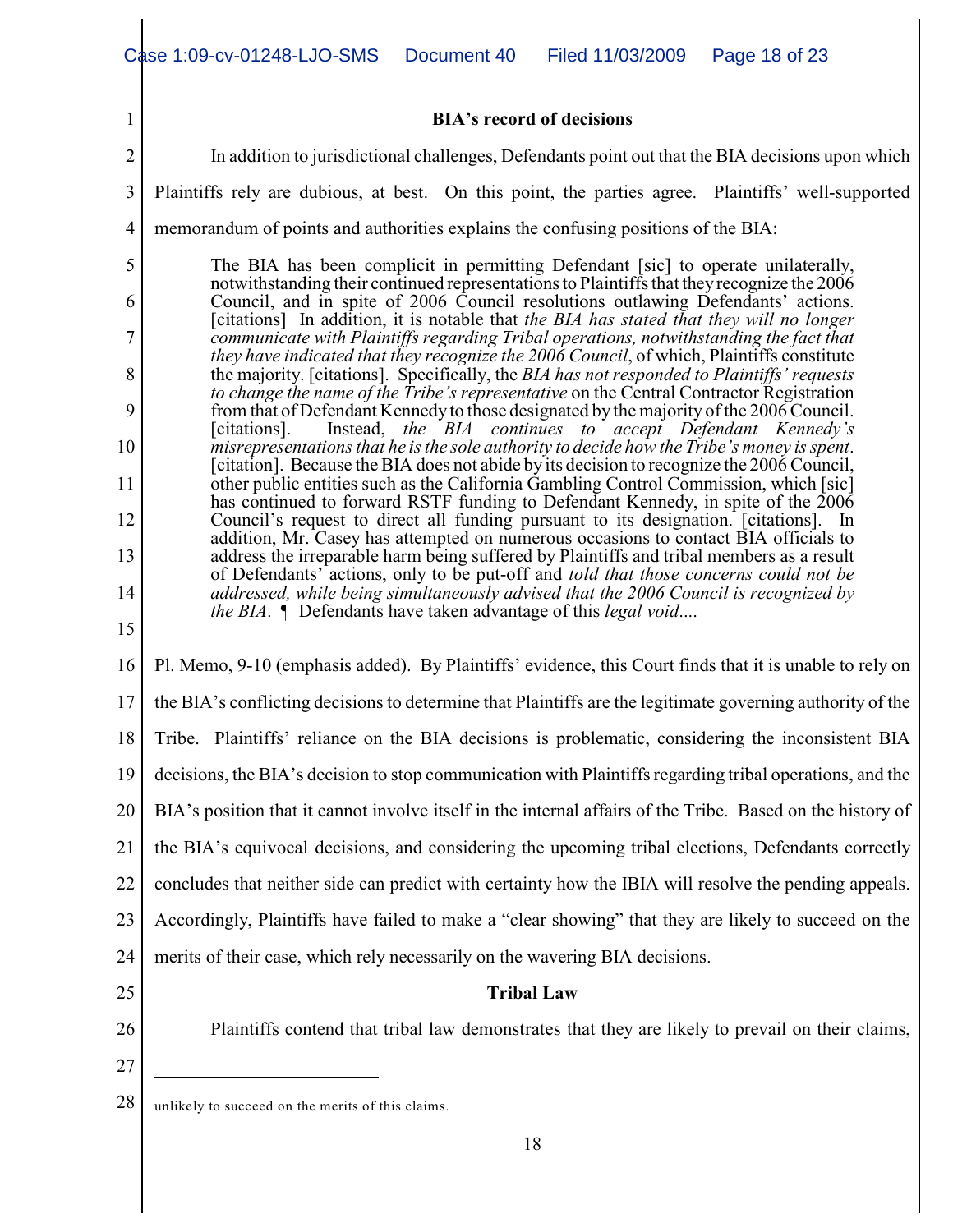1 2 3 4 because Defendants actions from the August 25, 2007 Tribal Council meeting through the present have been unconstitutional. The BIA has considered the actions of the Defendants in its multiple decisions. Based on that record, and the Court's own review, the Court finds that some of Defendants 2007-2008 election actions violated the Tribe's Constitution.

5 6 7 8 9 10 11 Nevertheless, this Court cannot determine that Defendants, as the 2008 Death Valley Tribal Council, are without legitimate governing authority based on the Tribe's Constitution. Defendants point out that under Article VI, section 3 of the Tribe's Constitution, Tribal Council members serve staggered two-year terms. Thus, pursuant to tribal law and when the 2006 Council members were elected, the terms of Mr. Beaman and Ms. Esteves ended in November 2007 and the terms of Mr. Kennedy, Ms. Beck, and Mr. Casey ended near the end of 2008. Accordingly, it is questionable whether Plaintiffs qualify as the "government majority" of the Tribal Council under tribal law, as their terms have expired.<sup>6</sup>

12

## **Merits of Plaintiffs' Claims**

13 14 15 16 17 18 19 20 21 In their memorandum of points and authorities, Plaintiffs ignore the relevant inquiry–whether they are likely to prevail on the ten causes of action they assert against Defendants. Defendants contend, in their opposition, that Plaintiffs are unlikely to succeed on their causes of action for multiple reasons. Defendants argue that Plaintiffs will "struggle" to demonstrate that they were damaged by Defendants' expenditures of federal funds through their control of the bank accounts, because Defendants administration has benefitted the Tribe. Plaintiffs wholly ignored Defendants' arguments in their reply. Because Defendants' unopposed arguments that Plaintiffs are unlikely to succeed on their causes of action appear to be meritorious, Plaintiffs have failed to show that they are likely to succeed on the merits of their claims.

22

## **Irreparable Injury Absent an Injunction**

23 24 25 26 Next, the Court considers whether Plaintiffs will suffer irreparable injury absent an injunction. "Preliminary injunctive relief is available only if plaintiffs 'demonstrate that irreparable injury is *likely* in the absence of an injunction.'" *Johnson v. Couturier*, 572 F.3d 1067, 1081 (9th Cir. 2009) (quoting *Winter*, 129 S.Ct. At 375) (noting that the Supreme Court in *Winter* rejected the Ninth Circuit's

- 27
- 

 $28 \parallel$  <sup>6</sup>This issue also supports Defendants' standing argument.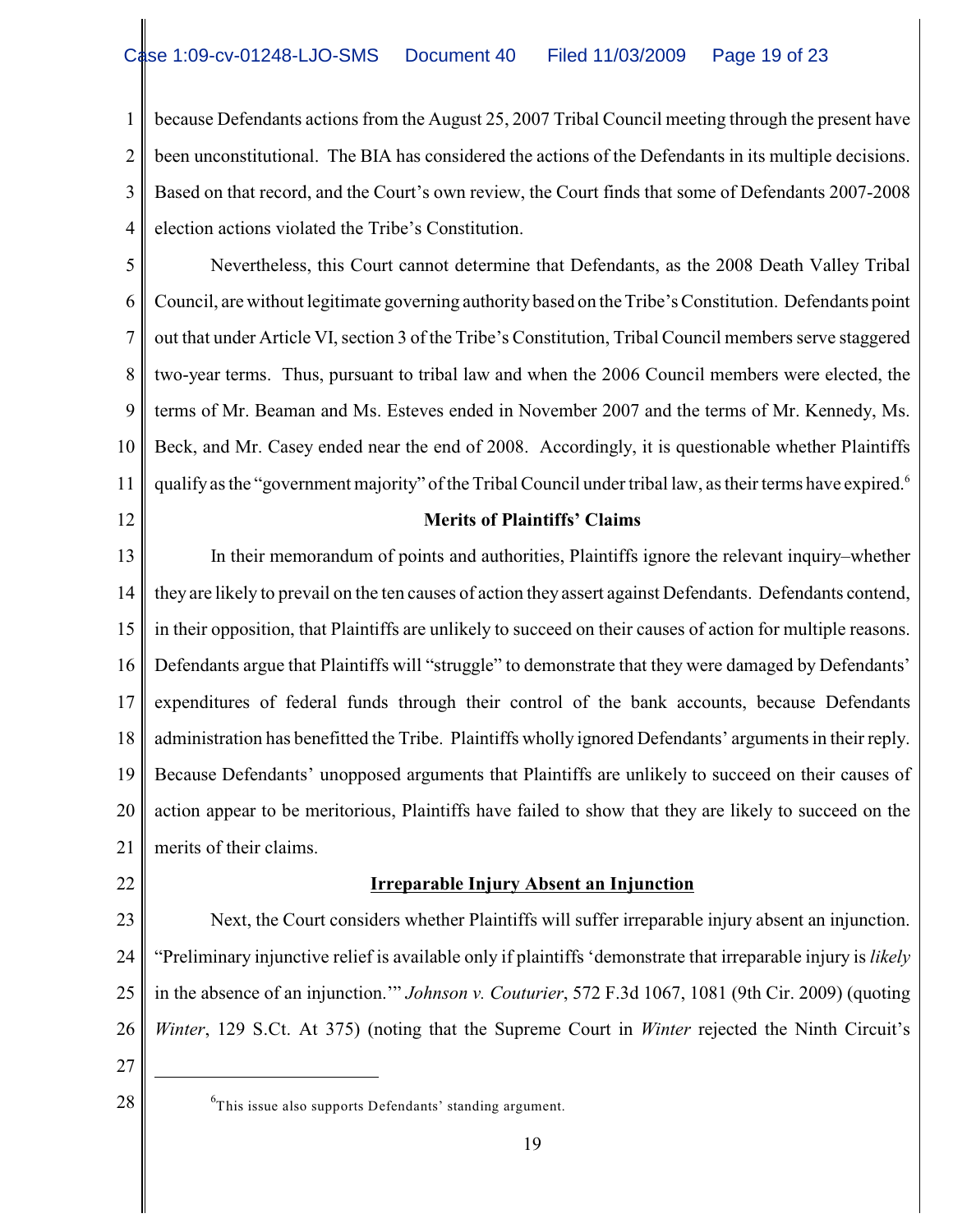1 2 3 4 "possibility of irreparable harm" test). Both parties establish that the current dispute been Plaintiffs and Defendants has caused, and continues to cause, injury to the Tribe, tribal members, and third parties. Plaintiffs' reply summarizes well that Plaintiffs' *and* Defendants' evidence establishes harm. Thus, it is undisputed that the parties are causing each other harm, some of which is irreparable.

5 6 7 8 9 10 11 12 Plaintiffs' declarations support its position that Defendants' actions have caused the following harms, among others: (1) denial of access to the Tribe's programs and services through disenrollment; (2) tribal members living in unsafe and unhealthy living conditions through disenrollment; (3) removal and attempted removal of tribal members and/or former tribal members from their housing because of disenrollment; (4) denial of tribal members and/or former tribal members' livelihoods, including financial, educational, and employment opportunities; (5) destruction of tribal heritage; (6) Tribe's loss of good will in the business community, and with federal and state agencies; and (7) degradation of the Tribe's ability to participate in official proceedings before state and federal agencies.<sup>7</sup>

13 14 15 16 17 18 Some of the harm Plaintiffs claim is irreparable. "Typically, monetary harm does not constitute irreparable harm." *Cal Pharmacists Ass'n v. Maxwell-Jolly*, 563 F.3d 847, 851 (9th Cir. 2009). "Economic damages are not traditionally considered irreparable because the injury *can later be remedied by a damage award*." *Id*. at 852 (emphasis in original). However, "intangible injuries, such as damage to...goodwill qualify as irreparable harm." *Rent-A-Center, Inc. v. Canyon Television & Appliance Rental, Inc*., 944 F.2d 597, 603 (9th Cir. 1001).

19 20 21 22 The Court notes that the majority of Plaintiffs' harms are based on the disputed disenrollment. As discussed more fully above, Plaintiffs have failed to establish that this Court has the authority to determine the legitimacy of the disenrollment. Thus, although Plaintiffs are suffering harm, they have not established that the harm is based on an action that is redressable in a federal action.

23

# **Harm to Defendants**/ **Balance of Equities**

24 25 Defendants contend that this Court should not reward the actions of Plaintiffs, which have starved the Tribe of funds through the continual harassment of freezing its funds. Defendants' evidence

<sup>27</sup> 28  $<sup>7</sup>$ Plaintiffs further argue that defendants caused irreparable harm by denying plaintiffs their civil rights through</sup> disenrollment without compliance with Tribal laws and procedures and through enforcing an unconstitutional removal of office. These intra-tribal issues are disputed.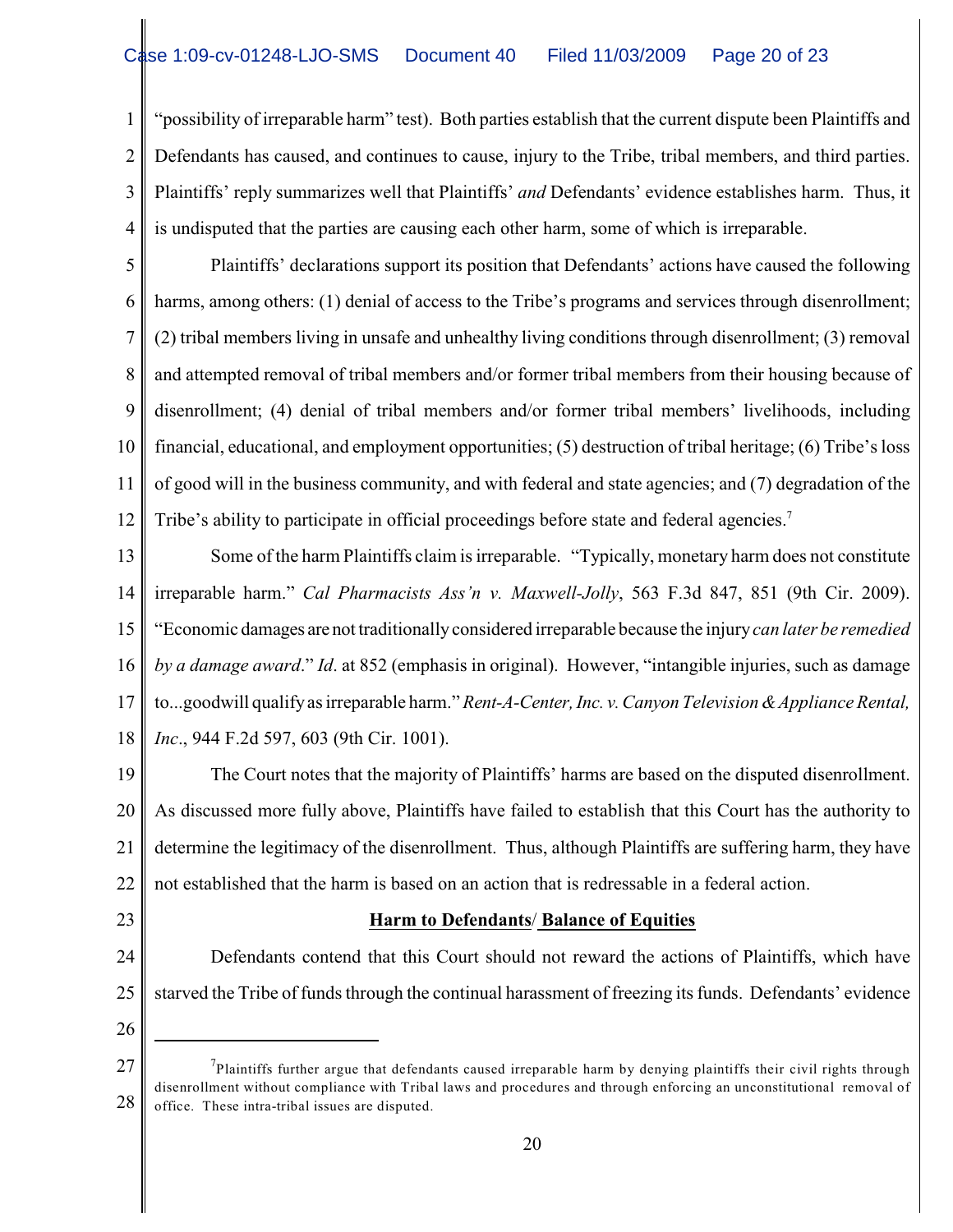1 2 3 4 5 6 7 establishes that Plaintiffs' actions have caused the following harms, among others: (1) denial of access to the Tribe's program's and services through disruption of funding; (2) tribal members living in unsafe and unhealthy conditions through disruption of funding; (3) denial of housing to tribal members; (4) destruction of tribal heritage; and (5) interference with tribal environmental programs and confusion caused to state and federal agencies regarding the leadership of the Tribe.<sup>8</sup> Considering the harms to both Plaintiffs and Defendants, and the nature of the relief sought by Plaintiffs, this Court finds that the balance of equities tips in favor of Defendants.

8 9 10 11 12 13 14 15 Plaintiffs argue that the purpose of a a preliminary injunction is to preserve the status quo if the balance of equities so heavily favors the moving party that justice requires the court to intervene to secure the positions until the merits of the action are ultimately determined. *University of Texas v. Camenisch*, 451 U.S. 390, 395, 101 S.Ct. 1830 (1981). According to Plaintiffs, "status quo" means the last uncontested status that preceded the pending controversy. *See, GoTo.com, Inc. v. Walt Disney Co.*, 202 F.3d 1199, 1210 (9th Cir. 2000). However, as set forth in *Marlyn Nutraceuticals, Inc. v. Mucos Pharma GmbH & Co.*, 571 F.3d 873, 878-79 (9th Cir. 2009), a "preliminary injunction can take two forms:"

16 18 19 20 A prohibitory injunction prohibits a party from taking action and "pre-serve[s] the status quo pending a determination of the action on the merits." *Chalk v. U.S. Dist. Court*, 840 F.2d 701, 704 (9th Cir. 1988); *see also Heckler v. Lopez*, 463 U.S. 1328, 1333, 104 S. Ct. 10, 77 L. Ed. 2d 1431 (1983) (a prohibitory injunction "freezes the positions of the parties until the court can hear the case on the merits"). A mandatory injunction "orders a responsible party to 'take action.'" *Meghrig v. KFC Western*., 516 U.S. 479, 484, 116 S. Ct. 1251, 134 L. Ed. 2d 121 (1996). A mandatory injunction "'goes well beyond simply maintaining the status quo [p]endente lite [and] is particularly disfavored.'" *Anderson v. United States*, 612 F.2d 1112, 1114 (9th Cir. 1980) (quoting *Martinez v. Mathews*, 544 F.2d 1233, 1243 (5th Cir. 1976)).

22 23 24 25 26 Although Plaintiffs maintain that the status quo is the 2006 Tribal Council, the evidence establishes that the status of the parties prior to this action is that Plaintiffs and Defendants are running parallel tribal governments. For over two years, the Bishop and Death Valley factions have held e and created new Tribal Councils. Each new Tribal Council has acted with purported authority. The evidence further shows that each faction refuses to recognize the authority and edicts of the other. Considering

27

17

<sup>28</sup>  ${}^{8}$ Defendants also present evidence that Plaintiffs violated civil rights by an unconstitutional removal of office. Because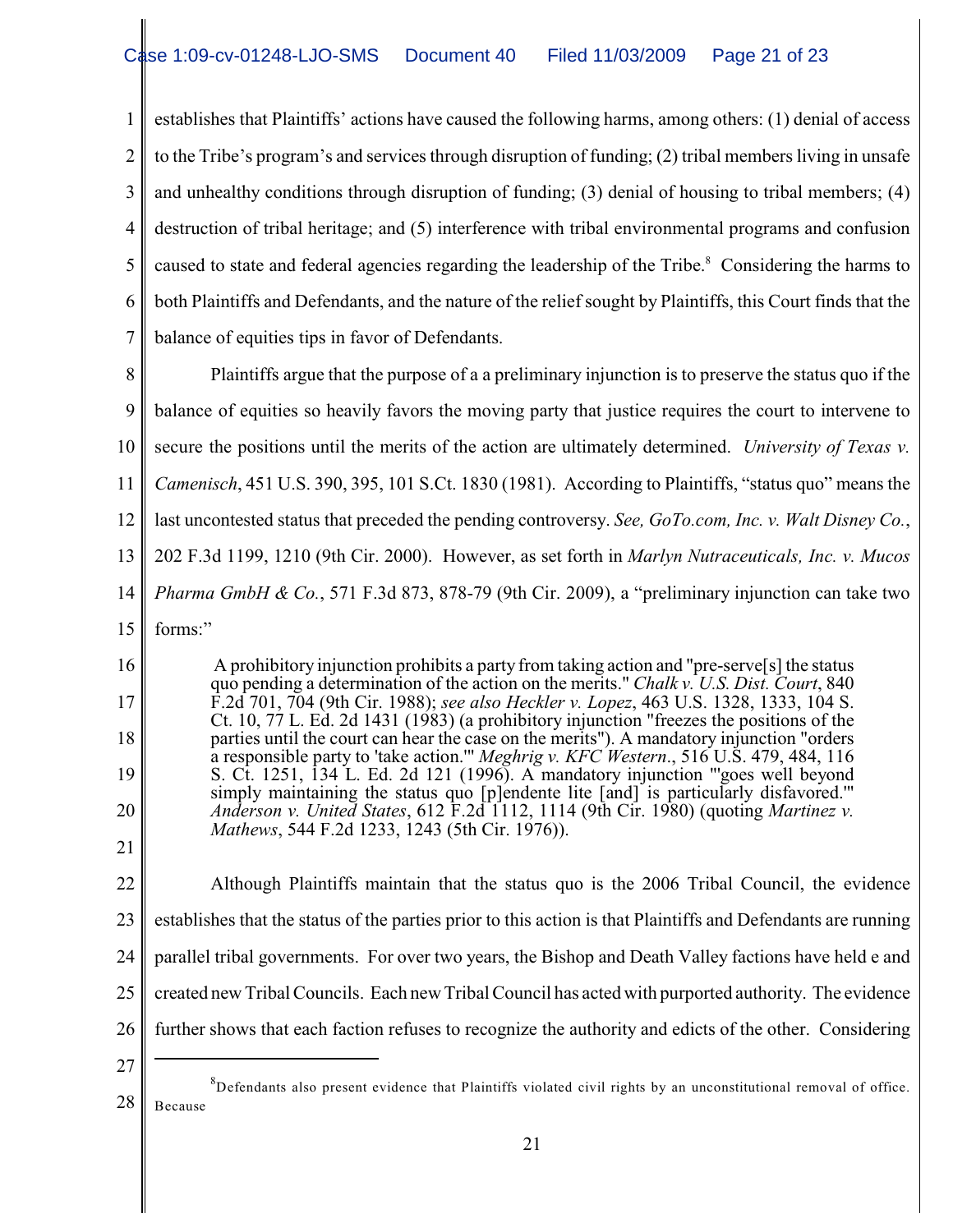1 2 3 4 5 6 7 8 9 10 11 that the parties are acting in parallel, the remedy Plaintiffs seek goes beyond the status quo pending litigation. Plaintiffs seek to require the 2008 Death Valley Tribal Council to take affirmative steps to relinquish the governing authority they believe they rightfully have, to relinquish power over the bank accounts they currently control, to allow Plaintiffs to overturn actions they took as the Tribal Council, and to govern a group of people in Death Valley without having been elected to do so. Because Plaintiff's seek a preliminary injunction that goes beyond preservation of the status quo, Plaintiffs seek a mandatory injunction. In general, mandatory injunctions "are not granted unless extreme or very serious damage will result and are not issued in doubtful cases or where the injury complained of is capable of compensation in damages." *Anderson*, 612 F.2d at 1115. Because this is a doubtful case, as set forth above, considering the harms to each party, this factor tips in favor of Defendants and against the issuance of a preliminary injunction.

12

#### **Public Interest**

13 14 15 16 17 18 As a final factor, the Court considers the public interest. "In exercising their sound discretion, courts of equity should pay particular regard for the public consequences in employing the extraordinary remedy of injunction." *Winter*, 129 S. Ct. at 376-77 (quoting *Weinberger v. Romero-Barcelo*, 456 U.S. 305, 312 (1982)). "The public interest analysis for the issuance of a preliminary injunction requires [the Court] to consider whether there exists come critical public interest that would be injured by the grant of preliminary relief." *Indep. Living*, 572 F.3d at 659.

19 20 21 22 23 24 Here, the Court finds that the public interest factor is neutral. The Tribe and its members would be benefit by an end to the dispute between the factions. A preliminary injunction to end this dispute would favor the public interest. However, the public also benefits from this Court's restraint. Because self-determination and self- governance of tribes are important to the public interest, the Court's refusal to meddle in the internal affairs of the Tribe mandates that no injunction issue. Based on these competing interests, this factor is neutral.

25

#### **Conclusion**

26 27 28 As set forth above, Plaintiffs have failed to make a "clear showing" that they are likely to succeed on the merits of their claims. Defendants have raised multiple jurisdictional challenges that may bar Plaintiffs' action. Moreover, Plaintiffs wholly ignore Defendants' challenges to the merits of their